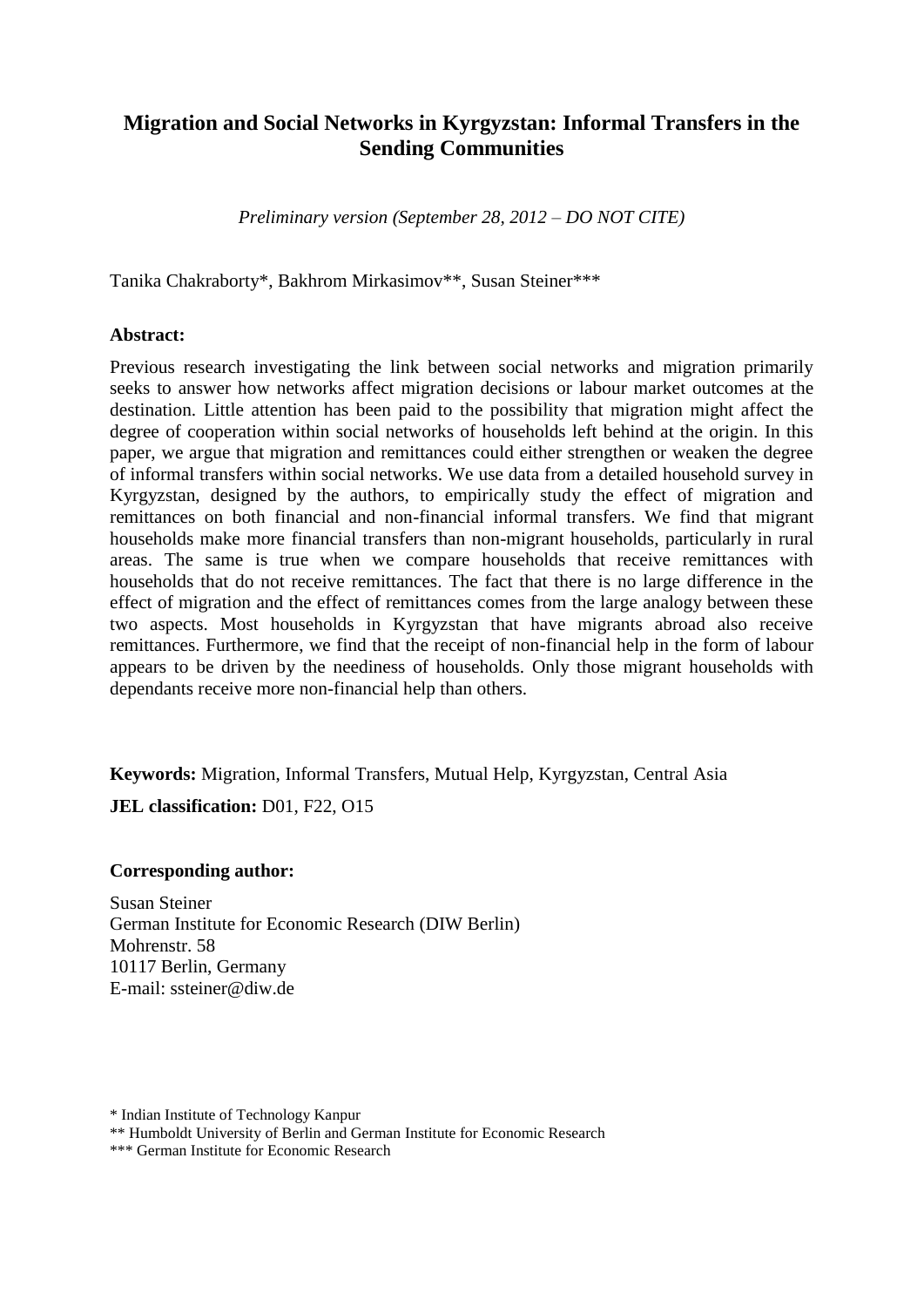#### **1. Introduction**

Economists have, for a long time, tried to understand the evolution of non-market institutions in the presence of market imperfections. For example, there is a large body of evidence on how social networks facilitate exchange, cooperation, access to credit, or risk-sharing within village economies in the absence of perfect credit and insurance markets (for example, Ligon et al. 2002, Fafchamps and Lund 2003, Fafchamps and Gubert 2007, Cox and Fafchamps, 2008). In this paper, we study how informal transfers between households within communitylevel social networks are affected by migration and remittances.

There is a substantial literature devoted to understanding the link between migration and social networks. Beside the evidence on the relevance of networks for the migration decision and labour market outcomes (Winters et al. 2001, Munshi 2003, Pedersen et al. 2008, Damm 2009, Lancee 2010, Beine et al. 2011), there are also some indications that networks matter for remittance behaviour. For instance, the probability of sending remittances is shown to increase significantly with participation in community networks (Aparicio 2011, Piotrowski 2006). Amuedo-Dorantes and Pozo (2006), however, find that migrants with close social networks in the destination country are less likely to remit. The authors argue that this is because they have lower incentives to remit for insurance purposes, since they are now insured by the network at the destination. Much less is known about the extent to which migration affects cooperation in the form of informal transfers between households that are left behind in the source communities. It is also unclear whether the effect of migration is different from the effect of remittances. In this paper, we try to fill this gap in the literature.

Informal transfers are here understood as the provision of help from one household to another, and this help can be of a monetary or non-monetary nature. In this paper, the first refers to money transfers and the latter to labour transfers (for example, helping another household to repair their house). We argue that informal transfers may be provided in response to shocks experienced by another household, but they may also be given independently of shocks.<sup>1</sup> For example, temporary liquidity constraints may trigger monetary transfers and the lack of physically healthy people may explain the receipt of labour transfers, even in the absence of shocks. Given that informal transfers are assumed to be made within social networks, they take place in settings of repeated interactions, which in turn makes reciprocal transfer behaviour possible and even likely (Cox and Fafchamps, 2008).

As we show in the Analytical Framework below, there are a number of reasons why migration as well as remittances may weaken cooperation, but there are also plausible

1

 $1$  Therefore, we do not use the terms informal insurance or informal risk-sharing.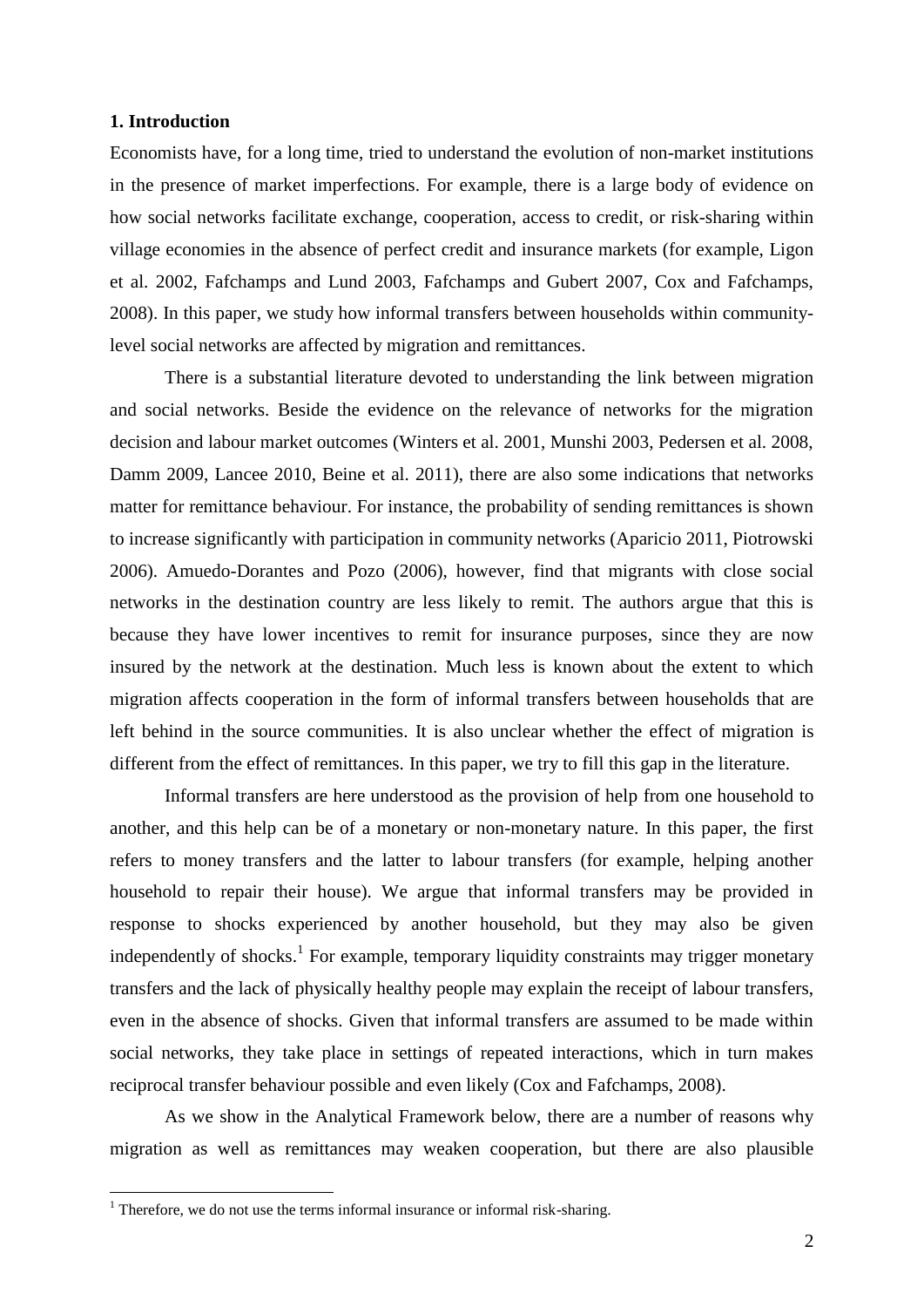arguments why they may strengthen cooperation. For example, households that receive remittances may provide more financial help to their social networks because they can easily insure the network against aggregate shocks since the income process abroad is usually uncorrelated with the income process in the source community (Morten, 2010, Foster and Rosenzweig, 2001). However, they may equally provide less financial help to their social networks because the need for insurance through informal arrangements decreases (Morten, 2010, Albarran and Attanasio, 2003). On balance, therefore, the impact of migration and remittances on informal transfers remains an empirical question.

Morten (2010) and Gallego and Mendola (2011) study a similar question. Morten (2010) examines the effect of remittances on informal monetary transfers within the community. She assumes that remittances have an insurance function and that they can insure against idiosyncratic shocks of the household but also against aggregate shocks of the community. Her argument is that if remittance-receiving households participated in risksharing networks, the remittance response should be larger to aggregate than to idiosyncratic shocks. Using data for Indian villages, she shows that this is indeed the case. Her findings imply that remittance-receiving households do not pull out of risk-sharing networks but instead insure the rest of the community by giving up part of their remittances. Gallego and Mendola (2011) explore whether migration and remittances increase participation of the migrant sending households in social networks – both in formalised groups as well as in informal mutual arrangements – in the context of Mozambique. They show that, while having a migrant abroad decreases the likelihood of a household to be engaged in a group, receiving remittances increases this likelihood. They also find that receiving remittances increases the likelihood of providing as well as receiving informal transfers.

In line with both these contributions, we acknowledge that the response in transfer behaviour to migration may be different from the response to remittances. We depart from their approach, however, in the sense that we distinguish between monetary and nonmonetary transfers. We also make the distinction between providing transfers to others and receiving transfers from others. This allows us to test our working hypotheses: 1) households that receive remittances make more monetary transfers to others within their networks compared with households that do not receive remittances, and 2) households that have migrants abroad receive more non-monetary transfers compared with households without migrants.

While migration is a common feature of many developing countries, the case of Kyrgyzstan is particularly interesting because of its high incidence of labour migration to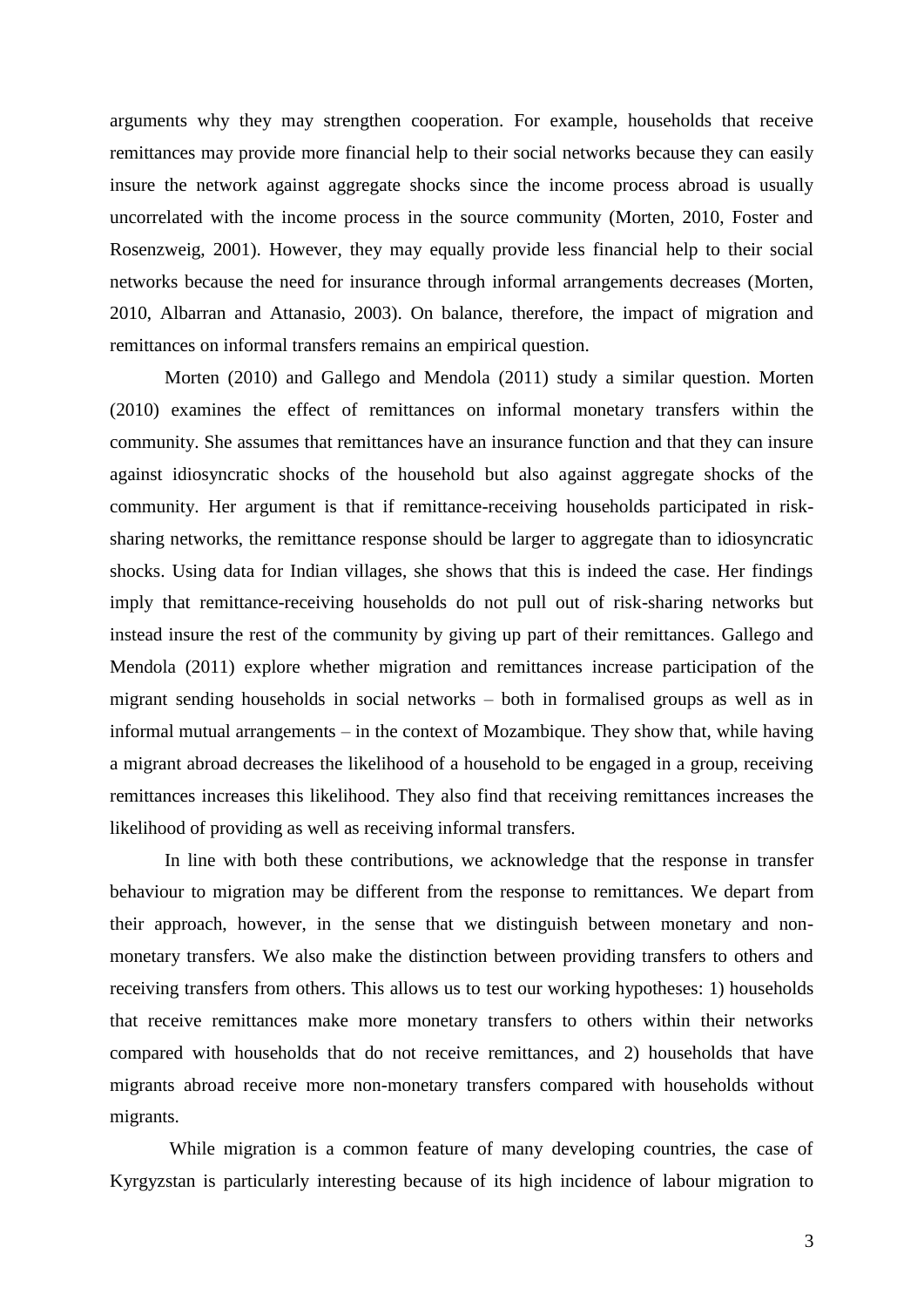Russia, typically leaving behind the women, children and elderly members of the household. We estimate that about 4 percent of the total population were temporary migrants in 2011. In the South of the country, the share of migrants was substantially higher at around 9 percent. According to the World Bank (2011), Kyrgyzstan is today among the top 15 countries in terms of remittance receipts. The country is reported to have received remittances as high as 15 percent of GDP in 2009. At the same time, providing mutual help within social networks is an essential feature of the Kyrgyzstani society. Informal social networks based on kinship and neighbourhood have played an important role in Kyrgyzstan, in pre-Soviet times, during the Soviet period, and still today (Coudouel et al. 1997, Kuehnast and Dudwick 2002). Anecdotal evidence from Howell (1996) also suggests that borrowing food and money from their relatives and neighbours in times of economic stress is a common practice in southern Kyrgyzstan. For the case of Kazakhs, which are culturally very close to Kyrgyz, Werner (1998) explains that social networks are usually maintained through the exchange of hospitality and gifts as well as through the reciprocal exchange of labour and social services.

For the empirical analysis, we use data from the Life in Kyrgyzstan (LIK) survey<sup>2</sup>, which was designed by the authors at the German Institute for Economic Research. This is a multi-topic panel survey, covering approximately 3,000 households in Kyrgyzstan. The LIK contains comprehensive information about international migration, the receipt of remittances as well as the transfer behaviour of households.

Empirically, identifying the effect of migration on transfer behaviour within sending communities could be confounded by simultaneity and unobserved heterogeneity. Simultaneity can be a problem if communities experience more out-migration in response to a greater role of social networks in these communities which enhances information sharing. To address this issue, we look at the effect of past migration on current decisions to make informal transfers. Unobserved heterogeneity might drive migration decisions as well as the decisions to make transfers at the community level. Hence, we look across households within each community (defined at the rayon level), using community fixed effects, to estimate the effect of migration on the decision to cooperate for a migrant sending household.

We find that migrant households make more financial transfers than non-migrant households, particularly in rural areas. The same is true when we compare households that receive remittances with households that do not receive remittances. We also find that the receipt of non-financial help in the form of labour appears to be driven by the neediness of

1

<sup>&</sup>lt;sup>2</sup> See<http://www.diw.de/kyrgyzstan> for details.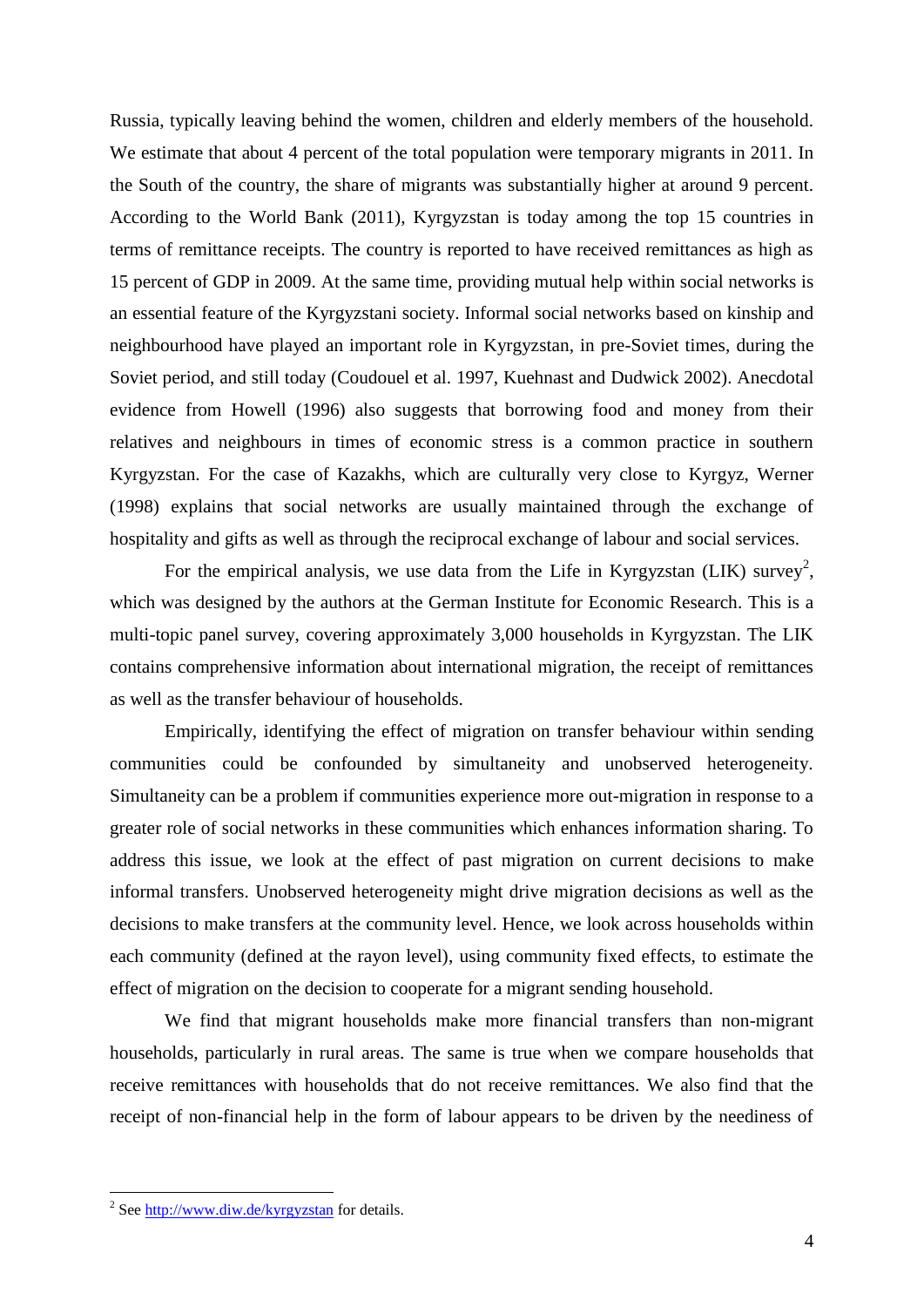households. Only those migrant households with dependants receive more non-financial help than others.

The rest of this paper is organized as follows. In the following section, we outline how migration as well as remittances may be linked with informal transfers and formulate two working hypotheses that we intend to test in this paper. In section 3, we present our empirical strategy, and in section 4, we introduce the LIK data. In sections 5, we outline and discuss our results. We conclude the paper by summarizing our findings, discussing their policy implications, and pointing to scope for further research in the final section.

#### **2. Analytical Framework**

<u>.</u>

In the following, we provide an overview of mechanisms how migration as well as remittances may have an effect on households' transfer behaviour. We distinguish the potential effect of migration from the potential effect of remittances, as having a migrant abroad does not necessarily have the same consequences as receiving remittances. We first focus on migration and then turn to remittances.

On the one hand, migration may strengthen the extent of informal transfers within social networks if there is a co-insurance scheme between the migrant and the household left behind (Stark and Lucas, 1988) and the social network provides part of the insurance that flows to the migrant. In addition, in contexts where the young adults migrate leaving the old and possibly their own children behind, it seems reasonable to expect more help in the form of labour flowing to households that have migrants abroad. For example, if grandparents stay behind with their grandchildren, they are likely to rely more on others' labour - help with repairing the house or accompanying the grandchildren to school - than when their children are at home. On the other hand, migration may weaken the extent of informal transfers because a high rate of migration at the community level increases the level of limited commitment in mutual transfer arrangements. This is because a high probability of people migrating decreases the credibility of future reciprocation, which is necessary in order to sustain non-enforceable transfer arrangements (Ligon et al.,  $2002$ ).<sup>3</sup> In other words, people might choose not to provide transfers to other people who they think are likely to migrate, as reciprocity may not be possible in the future.

We now turn to the effects of remittances and, again, there may be a positive or a negative relationship with informal transfers. Remittances may increase the extent of informal

<sup>&</sup>lt;sup>3</sup> Ligon et al. (2002) assume that informal insurance arrangements are sustained by means of direct penalties of breach, such as peer group pressure or being brought before a village council, and the threat of future exclusion from insurance.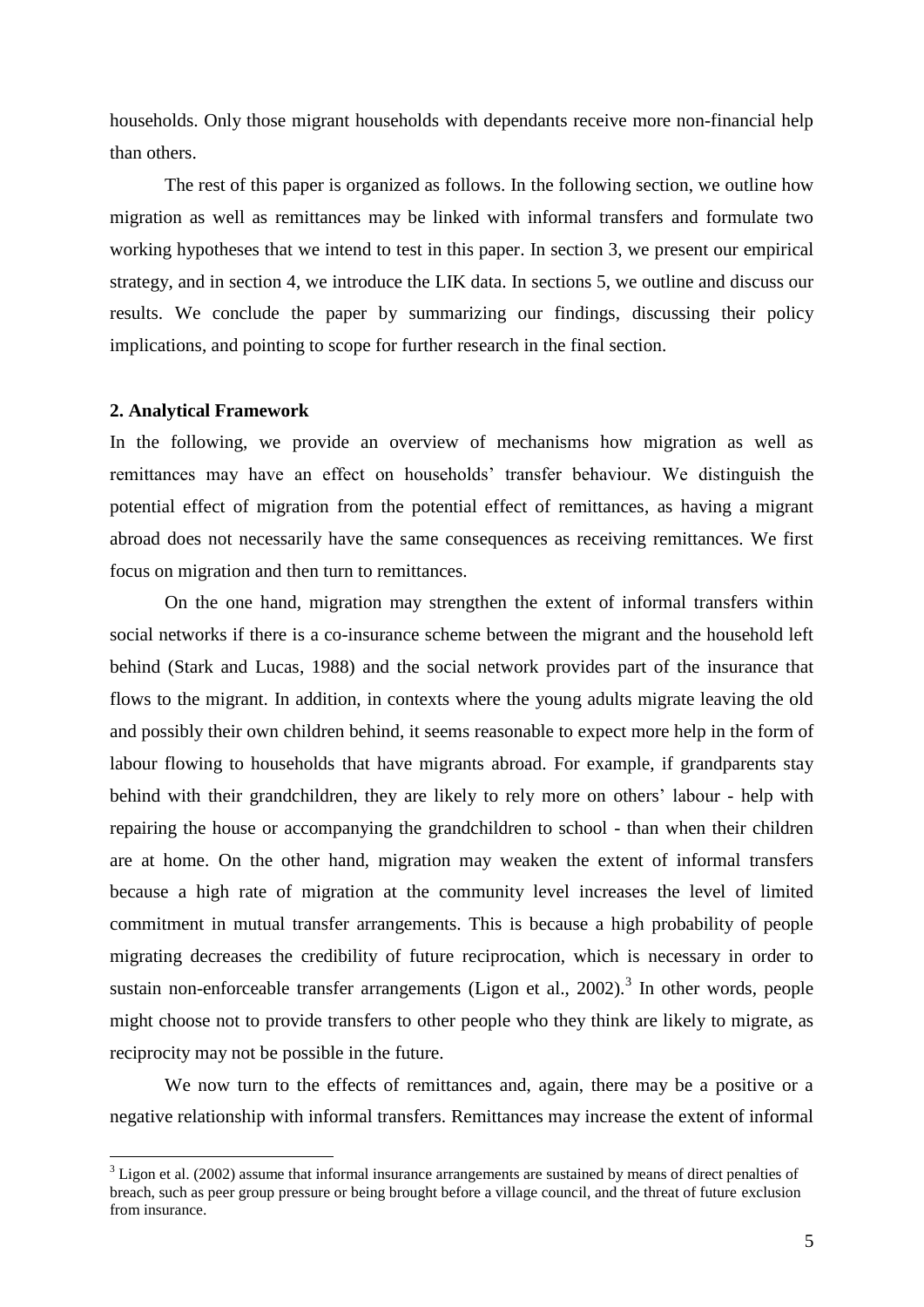transfers because they provide access to uncorrelated income processes: Remittance-receiving households are thus better able to provide transfers to their networks in order to insure those against aggregate shocks (Morten 2010). $^{4}$  This argument builds on Foster and Rosenzweig (2001) who study the effect of different degrees of altruism and income variance between individuals on the size of transfers. They show that risk-sharing is achieved at high degrees of altruism and low levels of income correlation. Even at a zero level of altruism, some risksharing takes place, if incomes are either independent or negatively correlated. Alternatively, remittances may be positively related to informal transfers because they may provide more stable income to the household, which implies a lower risk to default in mutual transfer arrangements. In other words, remittance-receiving households become more appealing partners within networks, as they exhibit a higher income credibility (Gallego and Mendola 2011). In contrast, receiving remittances may also represent a barrier to informal transfers in the sending community because remittances make the outside option of autarky more attractive. Remittance-receiving households can use remittances to insure against shocks and do not need to engage in mutual transfer arrangements within the community (Morten 2010). This is in line with Albarran and Attanasio (2003: 80) who state that whatever "increases the value of autarky relative to the value of being in the contract decreases risk sharing."

In sum, it is not clear at the outset whether migration has a positive or a negative impact on people's transfer behaviour. The same is true for remittances. As far as monetary transfers are concerned, much of the empirical literature has shown that such transfers "function like means-tested public income redistribution by flowing from better off to worseoff households" (Cox and Fafchamps, 2008: 3733). Hence, our first hypothesis: Remittancereceiving households are in a financially better situation compared with households that do not receive remittances and are thus more likely to provide monetary transfers to others. Whether or not households provide or receive non-monetary transfers, on the other hand, is likely to depend on the resources in terms of labour and time within the household. Households that have migrants abroad are short of domestic labour within the household because they lack one or more (usually physically healthy) household members. They therefore receive more non-monetary transfers compared with households without migrants. This second hypothesis follows Cox and Fafchamps (2008) who note that most of the

<u>.</u>

<sup>4</sup> Remittances have been shown to respond to income shocks and hence to have an insurance motive

<sup>(</sup>Rosenzweig 1988, Yang and Choi 2007). Giesbert et al. (2011) show that households, that receive remittances, are less likely to have formal insurance which also speaks for an insurance function of remittances. What has not been studied much is whether remittances sent with such a motive are shared with the social network. Yang and Choi (2007) study how remittances from the migrant to his/her origin households change in response to income shocks.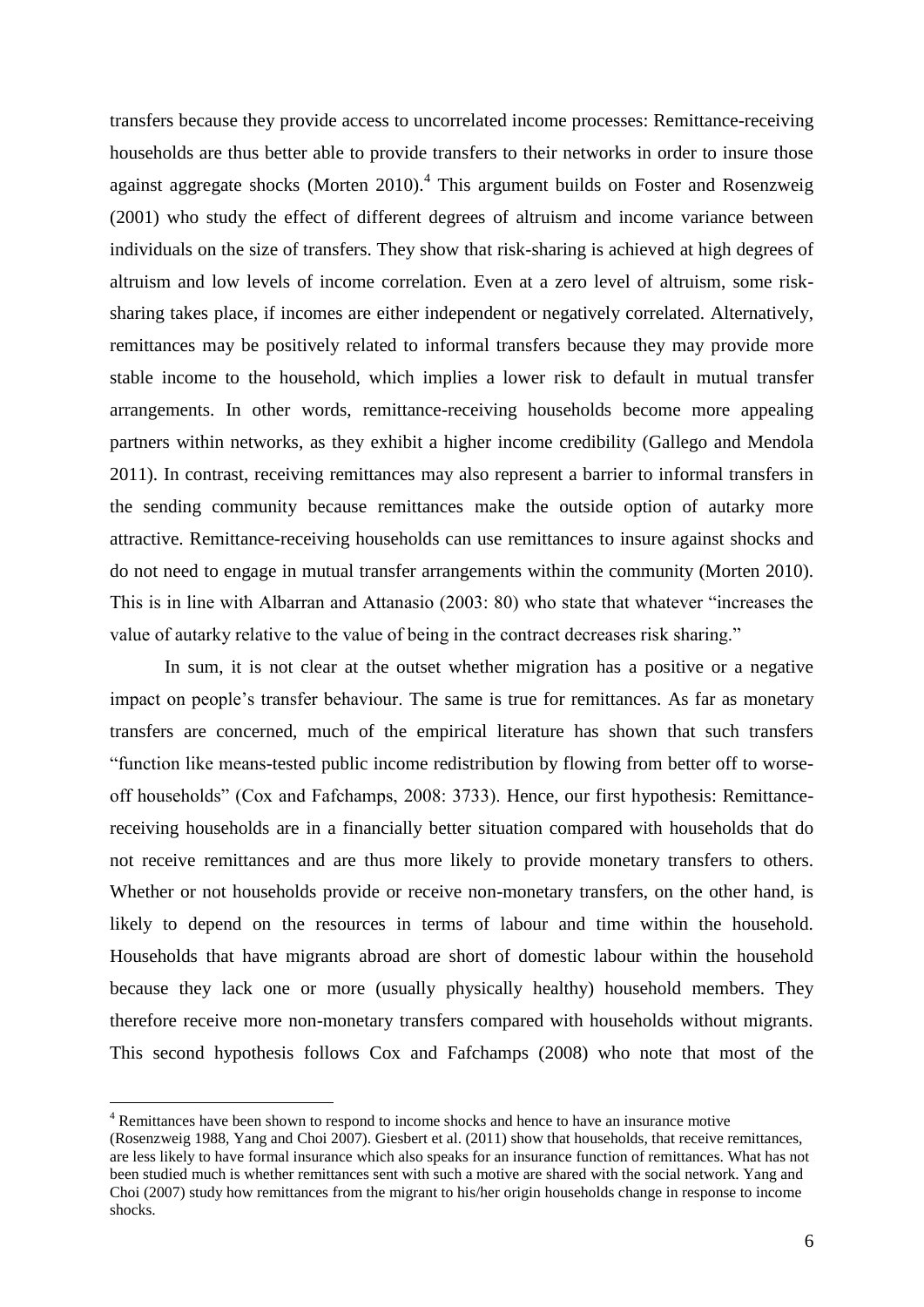economic literature on informal transfers is concerned with income effects, while demographic aspects have not been studied much even though they appear to figure prominently as well. We agree that the household composition should matter with regard to people's transfer behaviour, especially when non-monetary transfers are considered.

#### **3. Empirical strategy**

Our aim is to understand whether migration and remittances help or hinder the degree of cooperation in the form of informal transfers between households in the absence of formal credit markets. In the below empirical analysis, we attempt to investigate whether households with a migrant member (henceforth, migrant households) make/receive more or less transfers to/from other members of the community than households without a migrant member (henceforth, non-migrant households). We also analyse whether households that receive remittances (henceforth, remittance households) make/receive more or less transfers to/from other members of the community compared with households that do not receive remittances (henceforth, non-remittance households).

In order to account for potential differences between migrant and non-migrant households, we estimate a probit model of the form:

$$
Y_{ij} = \alpha + \beta_1 M_{ij} + \beta_2 X_{ij} + \beta_3 D_j + \varepsilon_{ij}
$$
\n(1)

where  $Y_{ij}$  is an indicator for transfers given or provided by household i residing in community j. We estimate separate regressions for monetary and non-monetary transfers as well as for providing and receiving transfers. In other words, equation (1) is estimated for four alternative dependent variables. *Mij* is a dummy variable indicating whether household i in community j has a migrant member. In a second step,  $M_{ij}$  indicates whether a household receives remittances. We control for other household level variables, *Xij*, that may potentially generate differential transfer behaviour between migrant and non-migrant households, or remittance and non-remittance households. Since our aim is to find out the extent to which migration affects cooperation within social networks, we need to define the network of households. We determine the potential network for a household to be the rayon (district). The mean rayon in Kyrgyzstan consists of 45 villages<sup>5</sup> with a population of 18,384 households. Cities are treated like rayons. We control for community (i.e. rayon) fixed effects,  $D_j$ , which allows us to compare the behaviour of migrant and non-migrant households, or remittance and non-

1

 $<sup>5</sup>$  The minimum number of villages in a rayon is 9, the maximum 123.</sup>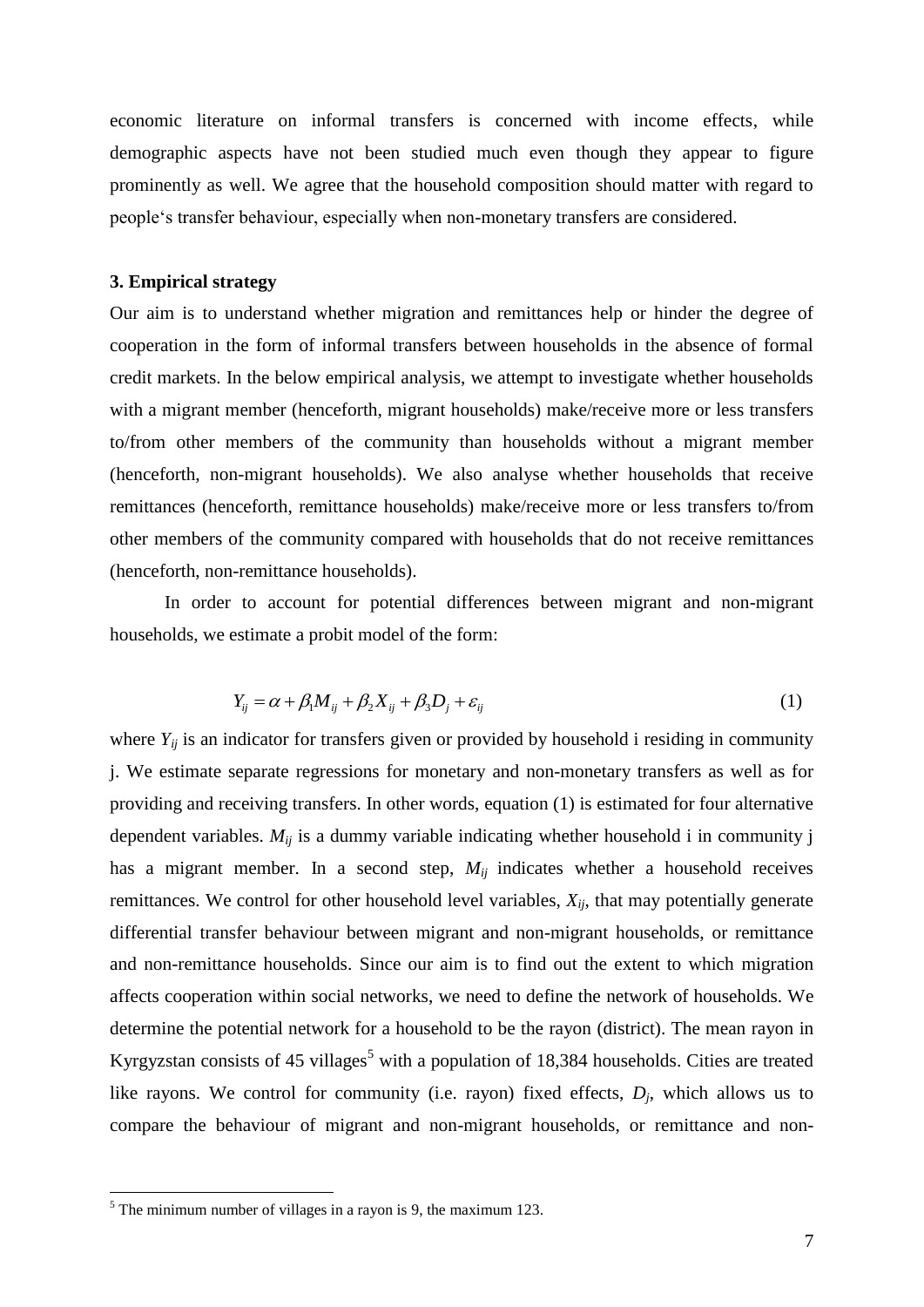remittance households, within each community or potential network.  $\beta_l$  is the coefficient of interest to us.

One problem with equation (1) is the potential endogeneity of migration (McKenzie et al. 2010). Even after controlling for observed differences between migrant and non-migrant households, or remittance and non-remittance households, they might have other unobserved differences that also drive differential transfer behaviour. We intend to use an instrumental variable approach to address this concern. …

#### **4. Data and Descriptive Statistics**

1

The data we use in our empirical analysis comes from the Life in Kyrgyzstan (LIK) survey. This is a panel survey conducted annually between 2010 and 2012 by the German Institute for Economic Research in collaboration with Humboldt University of Berlin, The Centre for Social and Economic Research (CASE-Kyrgyzstan) and the American University of Central Asia. The LIK collects data in all seven Kyrgyz regions (oblasts) and the two cities of Bishkek and Osh. The data is representative at the national, urban/rural, and North/South levels. Households were selected by stratified two-stage random sampling based on the 2009 Census with probabilities proportional to size. The strata are formed by the regions and cities. Data is collected at the community, household, and individual levels of the sampled households. At the time of data analysis, the first two waves (2010-2011) of the LIK had been finalised. We mainly use data from the second wave in this paper because this provides more information on informal transfers compared with the data from the first wave. In the second wave, 2,863 households in 120 urban and rural communities were interviewed and 8,066 adult individuals within these households.

The interviewed households were asked whether any of their regular members were living abroad for more than one month (excluding business trips, vacations, and visits) at the time of the survey.<sup>6</sup> Out of the 2,863 households, 400 reported to have one or more migrants according to this definition, and 569 migrants were reported in total. This translates into 4.15 percent of the total population (13,693 individuals) observed in our sample. Based on the total resident population of 5,362,816 people counted in the 2009 Census, this would mean that there were approximately 223,000 international migrants in autumn of 2011. Given the range of estimates for the number of migrants mentioned above, this number is clearly at the lower

 $6$  Based on the survey data, we are also able to estimate the number of internal migrants. We identify 264 internal migrants in 189 households. This translates into 1.92 percent of the sample population. This estimate appears to be low given that some people consider internal migration to be at least as important as international migration (Ablezova et al. 2009). It could be that, when people move internally, they often take their families with them. In that case, we would not be able to observe them as migrants in our survey.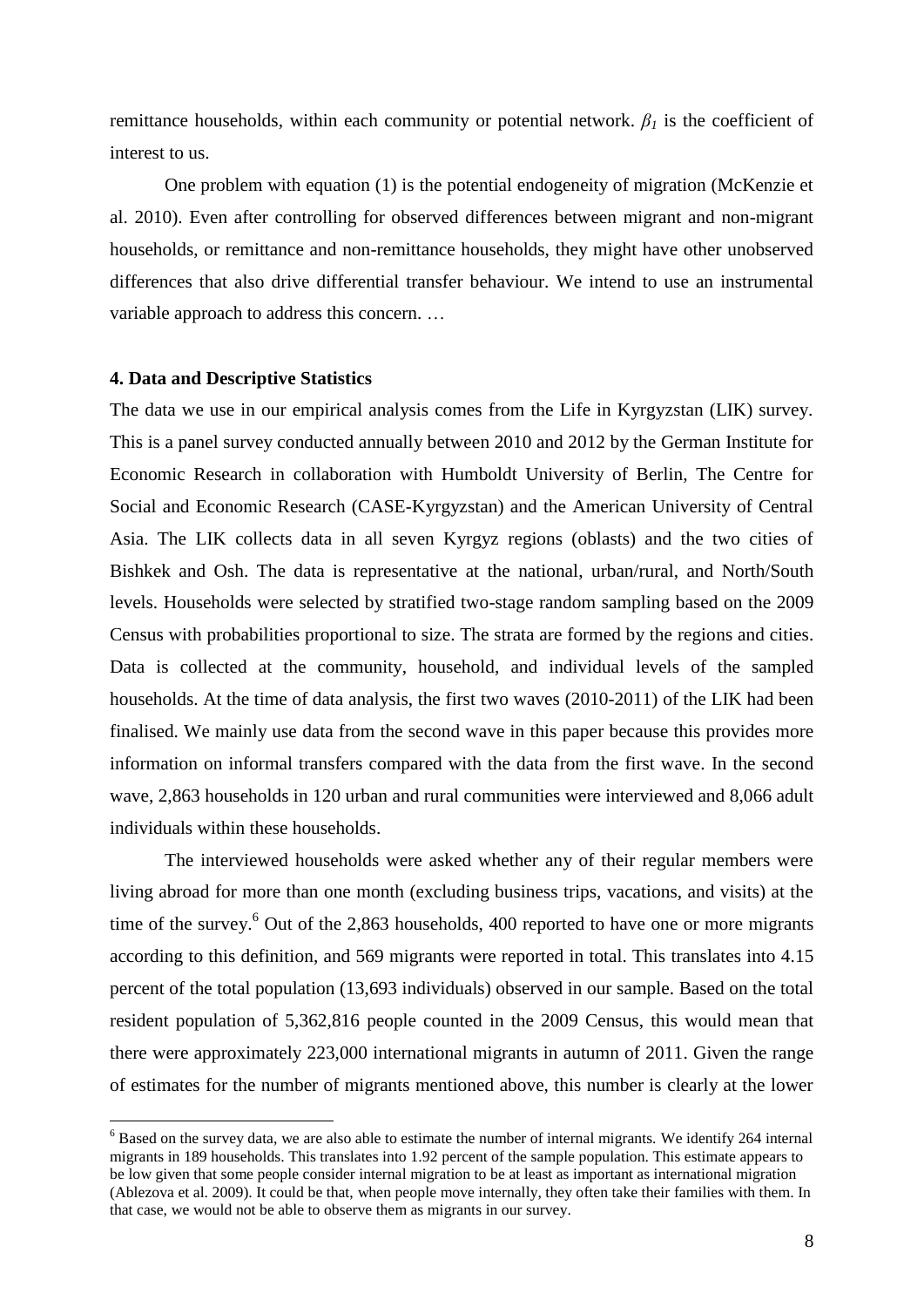bound. It is, however, very close to the estimate of the 2009 Census, which stood at 190,000 migrants. This does not necessarily mean that the larger estimates (of up to one million migrants) mentioned above are invalid. Surveys, such as ours as well as the census, are usually unable to identify those migrants that have moved abroad with their entire families or have moved a long time ago and are hence no longer considered to be regular members of a resident household. In other words, the number of 223,000 migrants should be interpreted as an estimate of the number of temporary labour migrants.

Table 1 provides some information on the characteristics of the observed migrants.<sup>7</sup> The average age of a migrant is 29 years. Two thirds of the migrants are male, and almost half are married. Three quarters of the migrants are of Kyrgyz ethnicity, and the majority of them come from the South (i.e. Osh city, Osh, Jalalabad, and Batken oblasts) $\delta$  of the country. Ninety percent of the migrants have obtained a secondary education degree or higher. They usually go to Russia and work in either construction or trade and repair.

From the total of 2,863 households, we drop those households that have missing information on our key variables. In addition, we also drop households that had migrants in the 12 months preceding the survey but not at the time of the survey. We decided to do so because we cannot be sure whether households with a recent migration experience behave more like migrant households or, rather, like non-migrant households. This leaves us with a sample of 2,611 households, of which 382 are migrant households and 2,228 are non-migrant households. From among the 382 migrant households, 339 (i.e. 88.7 percent) report to receive remittances. This is a very high share and essentially implies that the effects of migration are not easily distinguishable from the effects of remittances. We observe that there are also 82 non-migrant households that receive remittances, presumably from more extended family members or even non-relatives. So, what we do in the estimations below is to compare the transfer behaviour of a) households that have a migrant abroad with households that do not have a migrant abroad (382 vs. 2,228 households), and b) households that receive remittances – regardless of whether or not these come from migrant household members – with households that do not receive remittances (421 vs. 2,190 households). Given that these categories overlap to a large extent, we do not expect the results to deviate from each other by much.

1

 $<sup>7</sup>$  About 10 percent of the migrants are reported to be the head of the household. We then re-defined the head to</sup> be the second oldest person in the household (if the head was the oldest, which is most often the case) in order to compute the head's characteristics that we control for in the regressions.

<sup>&</sup>lt;sup>8</sup> See the Appendix for a map of Kyrgyzstan.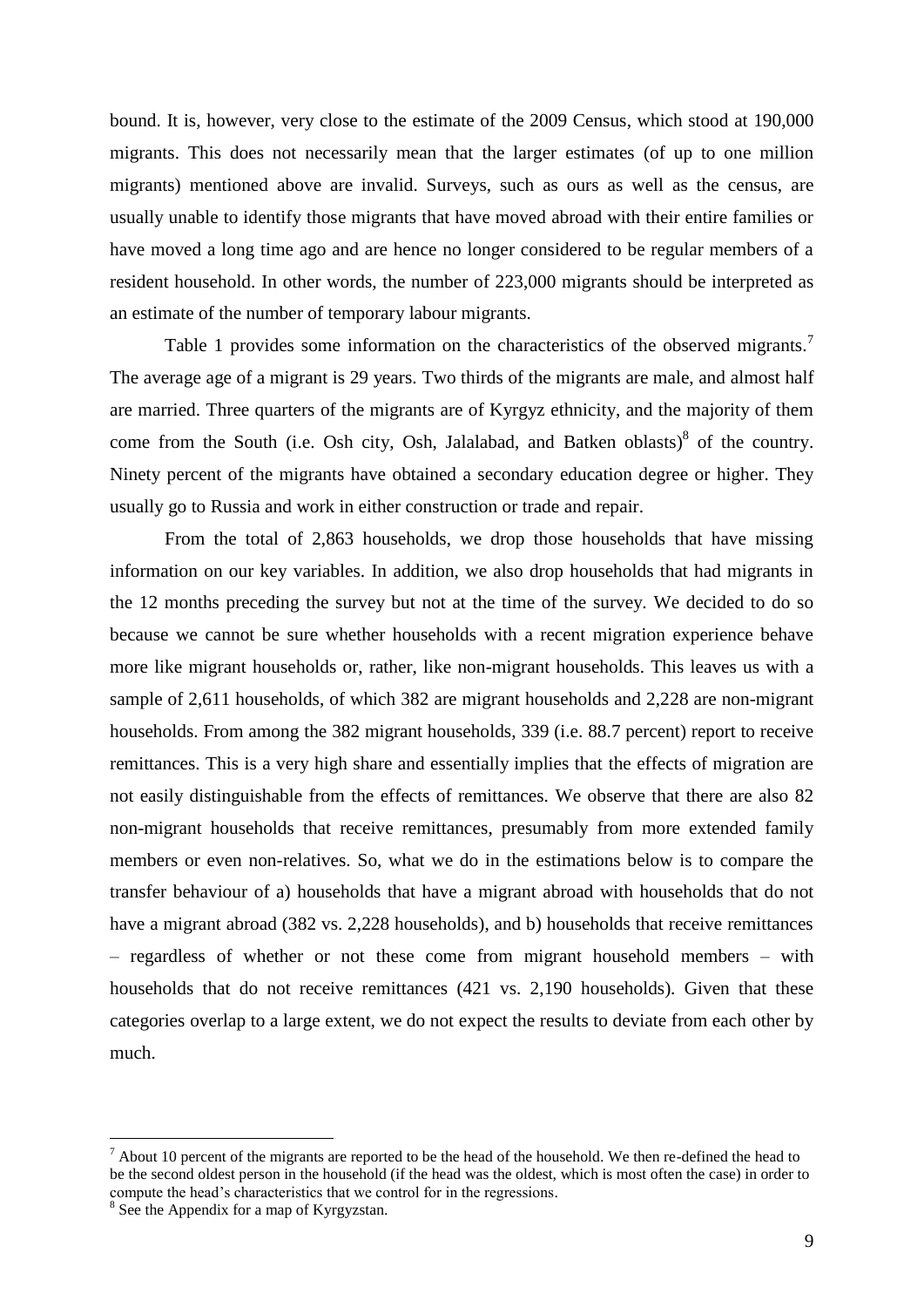With regard to transfer behaviour, the following questions are asked in the individual questionnaire:<sup>9</sup>

- *To how many people did you give any financial help during the last 12 months?*

*- From how many people did you receive any financial help during the last 12 months?*

- *To how many people did you give any non-financial help (e.g. repairing house, preparing celebrations, homework help) during the last 12 months?*

*- From how many people did you receive any non-financial help (e.g. repairing house, preparing celebrations, homework help) during the last 12 months?*

Based on these questions, we compute four alternative household-level dummy variables (our dependent variable in the below estimations) indicating whether or not any household member provided transfers to others or received transfers from others.<sup>10</sup> The first two variables (*give\_financial* and *receive\_financial*) take on the value of 1, if any member of a particular household reported to have made or received a monetary transfer in the last year, and 0 otherwise.<sup>11</sup> Accordingly, the other two variables (*give\_nonfinancial* and *receive nonfinancial*) take on the value of 1, if any member of a particular household reported to have made or received a non-monetary transfer in the last year, and 0 otherwise. Out of the total number of households, half provided monetary transfers to others (Table 2). Again, half provided non-monetary transfers to others. About two fifths of the households received monetary transfers, and again two fifths received non-monetary transfers.<sup>12</sup> Households are not necessarily either pure givers or receivers. Of all those households that give or receive monetary transfers, 48 percent both give and receive. 31 percent only give and 21 percent only receive. Among those that give or receive non-monetary transfers, 67 percent both give and receive, while 24 percent only give and 9 only receive.

<u>.</u>

<sup>&</sup>lt;sup>9</sup> The LIK contains some information about the partners in these transfer arrangements. Individuals were asked what group their transfer partners mainly belonged to. Partners are mostly relatives, and this is true for all forms of informal transfers. Conditional on having made or received a transfer, in between 60 percent (for giving nonmonetary transfers as well as receiving non-monetary transfers) and 73 percent (for receiving financial transfers) of the cases, individuals report to have made transfers to or received transfers from relatives. Other relevant groups are neighbours and friends, with neighbours being more important in the case of non-monetary transfers. This is in line with previous research, which has found that family and kinship networks are most important to households (Fafchamps and Lund, 2003).

 $10$  This is necessary as transfers are assumed to be made between households, not between individuals. This means that even if an individual provides the help physically to someone else, it is a household level decision to do so.

 $11$  It has to be noted that financial transfers may include loans as well as gifts. In the third wave of the LIK, we ask the households to distinguish between loans that contain an interest, interest-free loans, and gifts.

<sup>&</sup>lt;sup>12</sup> Cox et al. (1998) studied informal transfers in Kyrgyzstan in the early 1990s. They find that only 12 percent of all surveyed households were net recipients and 9 percent net givers. However, their reference period is only the last 30 days.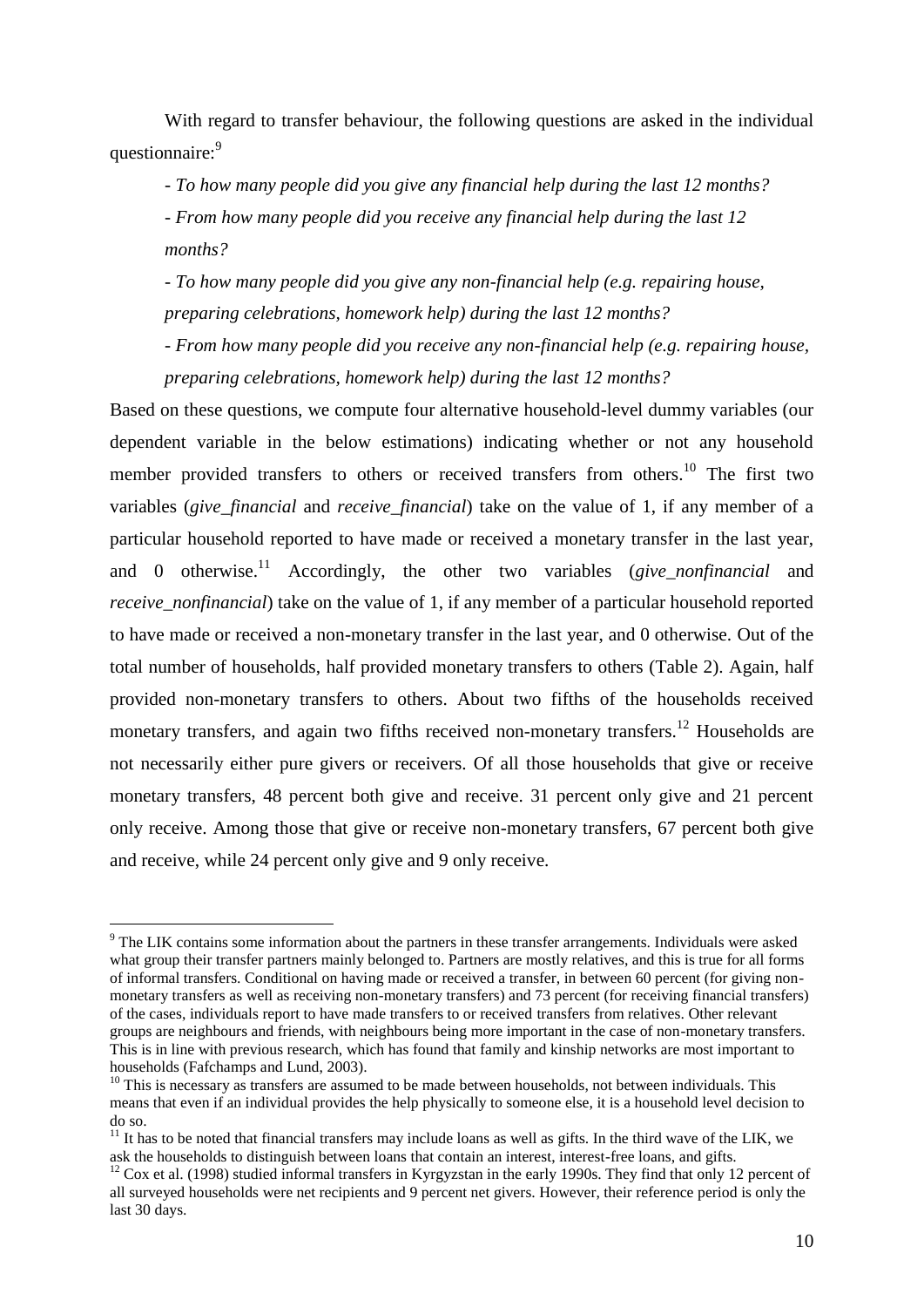Figure 1 sheds some light on the difference between migrant and non-migrant households in terms of transfers made and received. Whereas the shares of migrant and nonmigrant households that provide monetary transfers and that receive non-monetary transfers are almost identical and not statistically significantly different from each other, the shares differ significantly in the cases of receiving monetary transfers and giving non-monetary transfers. Significantly more non-migrant households receive monetary transfers (44 percent compared with 36 percent for migrant households), and more non-migrant households provide non-monetary transfers (53 percent compared with 42 percent for migrant households). Figure 2 illustrates differences in transfer behaviour between remittance and non-remittance households. As expected, this pattern is very similar to the one for distinguishing the households by their migrant status. Yet, the difference between the two groups is now statistically significantly different only for receiving non-monetary transfers (46 percent for remittance households compared with 52 percent for non-remittance households).

In Table 3, we illustrate the definition of all right-hand side variables that we use in the below estimation of equation (1). Table 4 presents descriptive statistics for the control variables, separately for migrant and non-migrant households. As is evident, migrant households differ from non-migrant families in many respects, such as age, marital status, ethnicity as well as educational attainment of the household head. Migrant households have also more wealth and are larger. This latter aspect is surprising and raises doubts about our second hypothesis. We expected migrant households to be smaller than non-migrant households because they "loose" household members – under the condition, of course, that both were similar in size pre-migration. That migrant households are in fact larger than nonmigrant households can be due to the fact that only very large households send migrants abroad or that household members left behind by migrants join other households. The second option seems likely in the Central Asian context where the wife of a migrant would be expected to live with her parents-in-law when her husband is abroad. Comparing the means of the control variables for remittance and non-remittance households shows a very similar pattern and is therefore not reported.

### **5. Estimation results**

The results of estimating equation (1) for migrant vs. non-migrant households are shown in Tables 5 and 6. Including only the migration variable as a potential correlate does not lead to significant results. However, adding control variables makes the migration variable statistically significant in some cases. Keeping all other explanatory variables at their mean,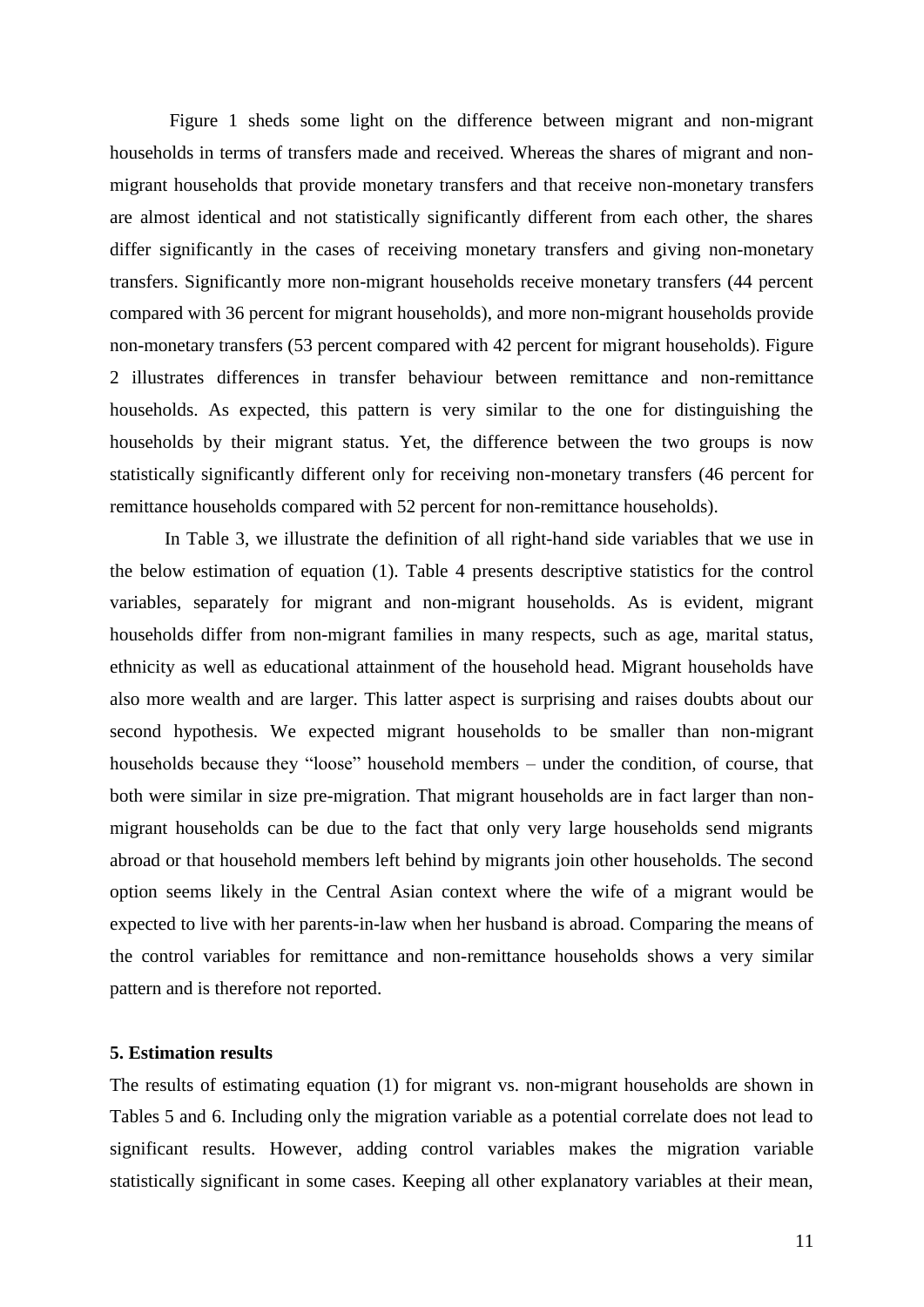migrant households are 7.5 percent more likely to make a financial transfer than non-migrant households. They are also 7 percent less likely to provide non-financial help than non-migrant households, but this result is only marginally significant. At the same time, migrant households do not differ from non-migrant households in terms of receiving either type of help. We included results for both the total sample of households as well as for households in rural and urban areas separately. As becomes clear, the difference between migrant and nonmigrant households in providing financial help to others is driven by rural areas. Here, migrant households are 10 percent more likely to provide such help, whereas there is no difference between migrant and non-migrant households in urban areas. We argue that this finding makes much sense and is in line with much of the literature on informal insurance that usually focuses on rural areas.<sup>13</sup> This is because credit markets are much less developed in rural areas so that households depend more on transfers from their social networks and because social networks are likely to be more intensive in the less anonymous settings of rural areas.

In Table 7, we repeat the same analysis but, here, our variable of interest is not an indicator for whether or not a household has a migrant abroad but whether or not a household receives remittances (irrespective of the relationship to the sender). The results are similar to the above. Households receiving remittances are 6 percent more likely than their counterparts without remittances to make financial transfers to people in their social networks. Again, this is driven by rural areas (not reported). The other models do not deliver significant results. Given that the receipt of remittances may intuitively seem a stronger predictor of making financial transfers to others – because they relax the financial budget constraint of households – compared with having a migrant abroad, the lower marginal effect here compared to Table 5 seems somewhat surprising. Yet, it could be that there are some measurement issues with regard to the reference periods in the data. In the questionnaire, both questions, i.e. on remittance receipt and on making transfers, refer to the last 12 months. In principle, it would, hence, be possible that households started to receive remittances only in the last month. It is reasonable to assume that they do not start making financial transfers to others immediately after receiving remittances for the first time.

To shed some light onto this possibility, we repeat the analysis with a time lag, using data on migration status and remittance receipt from the first wave of the LIK (Tables 8 and 9). Households that had a migrant abroad one year ago turn out to be 7 percent more likely

<u>.</u>

<sup>&</sup>lt;sup>13</sup> For example, Albarran and Attanasio (2003: C77) write: "Models with imperfect enforceability seem to be particularly apt at describing small village economies characterised by repeated interactions and good information flows within the village."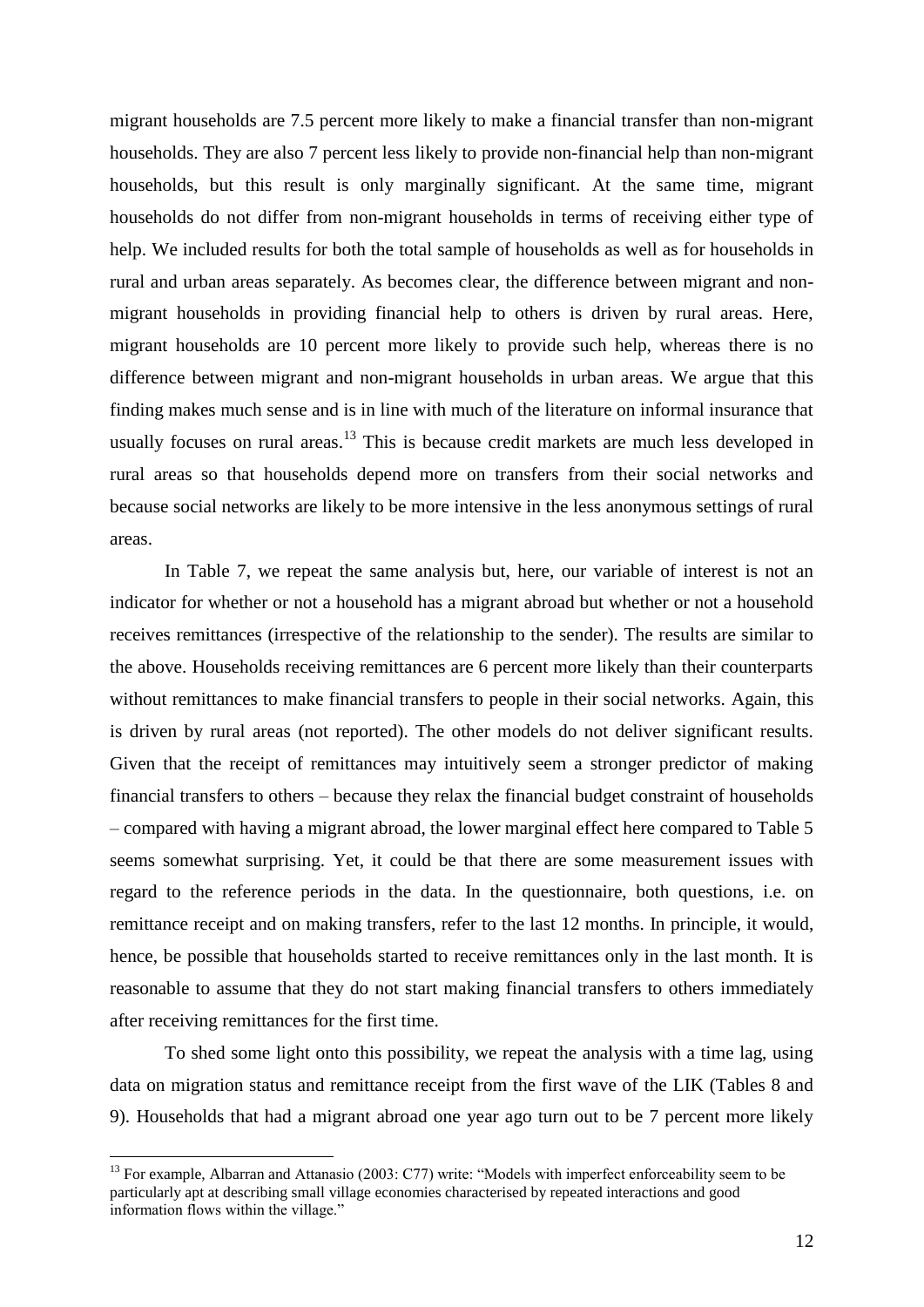than households that had no migrant abroad at that time. The marginal effect has decreased slightly compared with that in Table 5. Households that received remittances one year ago are now 9 percent more likely than households that did not receive remittances. This marginal effect has increased and essentially supports the expectation that households make transfers to others with some time lag. For the other dependent variables, there are significant results for neither migration status nor remittance receipt.

Overall, we have obtained supportive evidence for our first hypothesis but no evidence for our second hypothesis. It does not seem to be the case that migrant households receive more labour services than non-migrant households. Possibly, this is because migrant households are not labour constrained compared with non-migrant households on average. As shown in Table 4, they have an even larger household size. In order to examine the relevance of household composition, we additionally control for having dependants in the households. We define dependants to be members of the household that are younger than 6 or older than 69 years.<sup>14</sup> If fewer dependants imply less time constraints, then receiving non-financial transfers is less likely to be observed in such households. Re-running the regression for receiving non-financial help with a dummy variable for having dependants included does not lead to any significant results (not reported). As a next step, we interact the dependant dummy with migration status (Table 10). We find the interaction term to have a positive and statistically significant marginal effect, which implies that those migrant households with dependants are more likely than all other households to receive non-financial help. In a nutshell, this is a sign that having a migrant abroad is not sufficient to receive help and having dependants in the household is also not sufficient. Only if both conditions are fulfilled will households be helped by others.

### **6. Conclusion and Further Research**

<u>.</u>

In this paper, we study how migration and remittances affect informal transfers within social networks in the communities of the migrants' origin. We use data from a detailed household survey that we conducted in Kyrgyzstan to empirically investigate this question. Our preliminary results show that migrant households make more financial transfers than nonmigrant households, particularly in rural areas. The same is true when we compare households that receive remittances with households that do not receive remittances. The fact that there is no large difference in the effect of migration and the effect of remittances comes from the

<sup>&</sup>lt;sup>14</sup> We chose these limits because 1) children officially enter school at the age of seven and 2) 63 is the official qualifying age for obtaining old-age and social pensions for men in Kyrgyzstan (Falkingham and Vlachantoni 2010). The age limit for women is 58 years.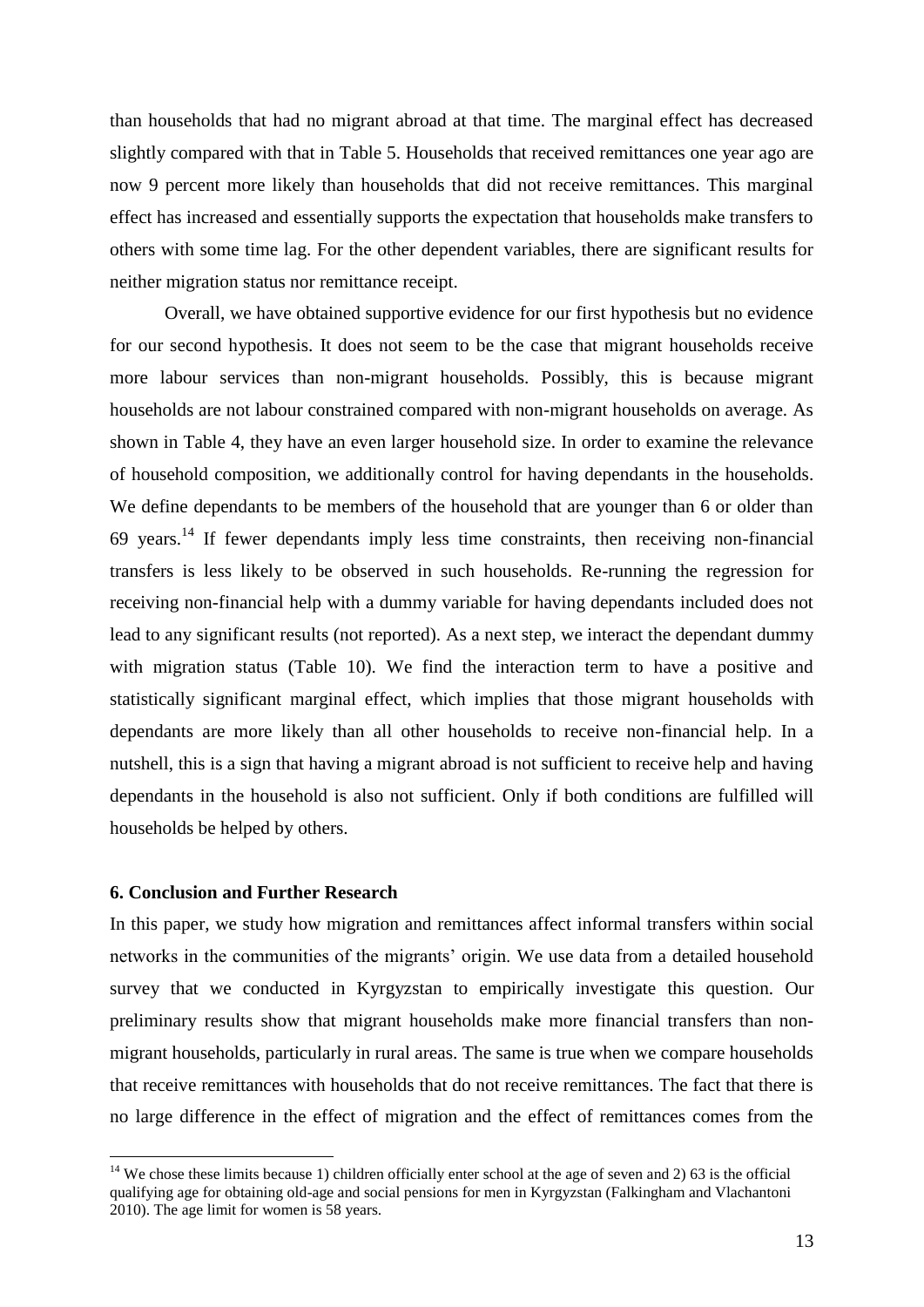large analogy between these two aspects. Most households with migrants abroad receive remittances in Kyrgyzstan. We also find that the receipt of non-financial help in the form of labour appears to be driven by the neediness of households. Only those migrant households with dependants receive more non-financial help than others. Having said this, our results are no more than preliminary and need to be treated with caution. In the current version of the paper, we have not yet been able to control for self-selection into migration (by running instrumental variables regression), which makes it very likely that the findings shown here are biased. We will address this issue in the coming weeks.

Nevertheless, we already see several lines along which further research seems promising. First, it would be important to know more about the transfer partners as well as the motives to make transfers. Even though we are able to show that households that receive remittances (or, households with migrants) are more inclined to make monetary transfers than other households, we have very little information to whom exactly they make these transfers. In principle, they may choose to provide money to those households that are best able to return it in the future, namely other remittance-receiving households. Alternatively, they may insure financially constrained households (i.e. those that do not receive remittances) in return for non-monetary transfers. In other words, non-remittance households may respond to monetary transfers by providing services. Or the money may simply flow those households that are most needy because the remittance-receiving households care about their well-being. Whereas the first two options imply that mutual insurance and exchange may be the main motives underlying the transfer process, the third option would speak more in favour of altruism as the driving force. We argue that knowing more about these motives is critical in order to understand the otherwise counterintuitive finding that households give up part of their remittances and share it with other households.

Further research:

- what is the labour response of those who receive transfers,
- knowing more about potential transfers (who is ready to help me if it is needed) as these may affect households' savings and investment decisions – and maybe even labour efforts (Cox and Fafchamps, 2008)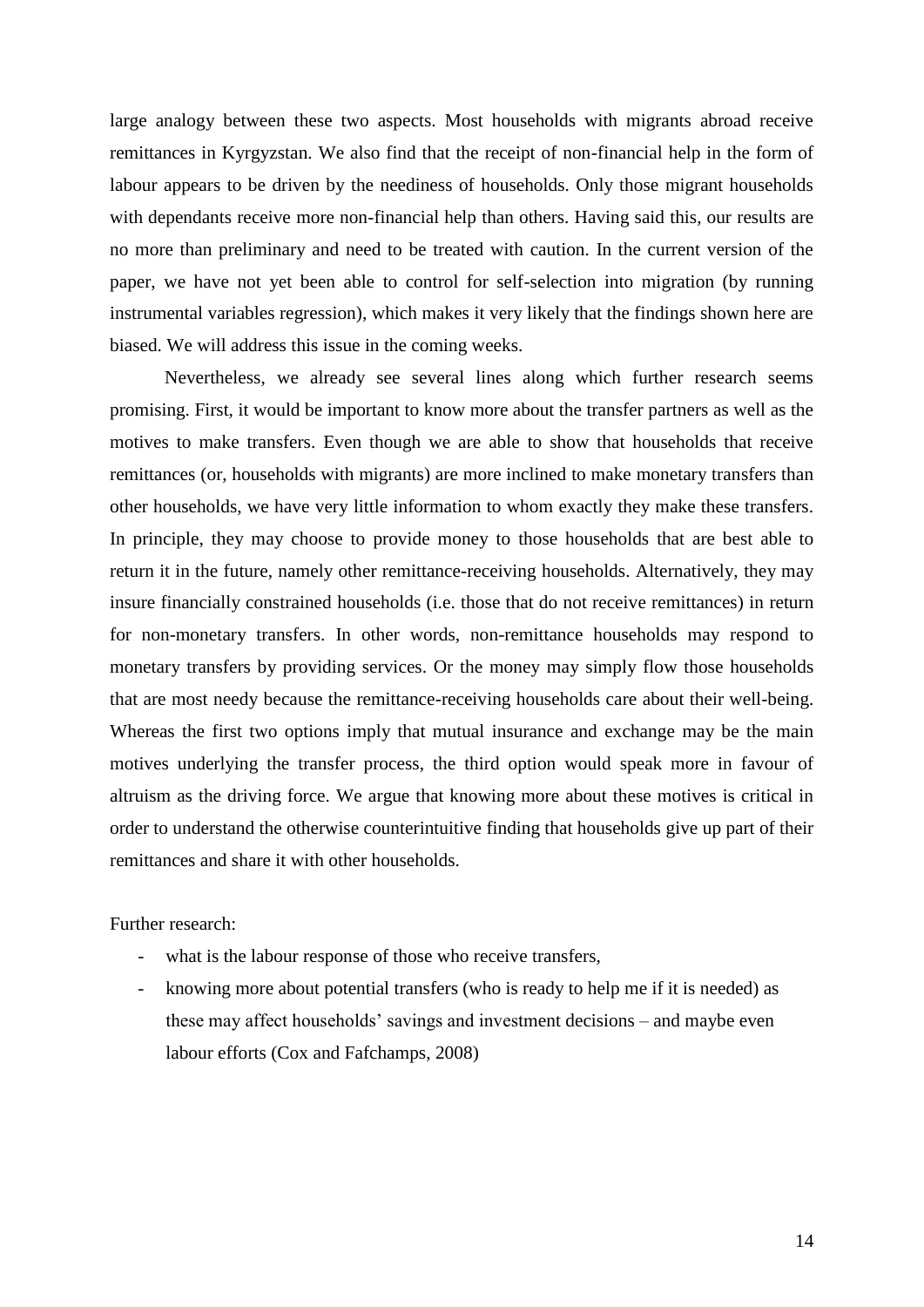## **Bibliography**

Ablezova, M., E. Nasritdinov, R. Rahimov (2009): The impact of migration on elderly people. Grandparent-headed households in Kyrgyzstan, Report by Help Age International Central Asia and Social Research Center, American University of Central Asia, http://src.auca.kg/pdf/The impact of migration on elderly people.pdf (last accessed on December 6, 2011).

Agadjanian, V., L. Nedoluzhko, G. Kumskov (2008): Eager to Leave? Intentions to Migrate Abroad among Young People in Kyrgyzstan, *International Migration Review* 42(3): 620-651.

Albarran, P. and O.P. Attanasio (2003): Limited Commitment and Crowding out of Private Transfers: Evidence from a Randomised Experiment, *Economic Journal* 113: 77-85.

Amuedo-Dorantes, C. and S. Pozo (2006): Remittances and Insurance: Evidence from Mexican Migrants, *Journal of Population Economics* 19(2): 227-254.

Aparicio, A. (2011): Network Effects on Migrants' Remittances, Carlo Alberto Working Paper 202, Collegio Carlo Alberto, Moncalieri.

Asian Development Bank (ADB) (2008): Remittances and Poverty in Central Asia and South Caucasus. Country Report on Remittances of International Migrants and the Financial Sector in the Kyrgyz Republic, Technical Assistance Consultant's Report, <http://www.adb.org/Documents/Reports/Consultant/40038-REG/40038-03-REG-TACR.pdf> (last accessed on December 6, 2011).

Beine, M., F. Docquier, C. Özden (2011): Diasporas, *Journal of Development Economics* 95(1): 30-41.

Coate, S. and M. Ravallion (1993): Reciprocity without Commitment: Characterization and Performance of Informal Insurance Contracts, *Journal of Development Economics* 40(1): 1- 24.

Coudouel, A., A. McAuley and J. Micklewright (1997): Transfers and Exchange between Households in Uzbekistan, in: J. Falkingham, J. Klugman, S. Marnie and J. Micklewright (eds.): Household Welfare in Central Asia, London: Macmillan Press, pp. 202-220.

Cox, D. (1987): Motives for Private Income Transfers, *Journal of Political Economy* 95(3): 508-546.

Cox, D. and M. Fafchamps (2008): Extended Family and Kinship Networks: Economic Insights and Evolutionary Directions, in: T.P. Schultz, J. Strauss and H.B. Chenery (eds.): *Handbook of Development Economics, Vol. 4*, Amsterdam: Elsevier, pp. 3711-3784.

Cox, Donald and Emmanuel Jimenez (1990): Achieving Social Objectives through Private Transfers, *World Bank Research Observer* 5(2): 205-218.

Cox, Donald, Emmanuel Jimenez and John S. Jordan (1998): Family Safety Nets and Economic Transition: A Study of Private Transfers in Kyrgyzstan, mimeo.

Damm, A.P. (2009): Ethnic Enclaves and Immigrant Labor Market Outcomes: Quasi-Experimental Evidence, *Journal of Labor Economics* 27(2): 281-314.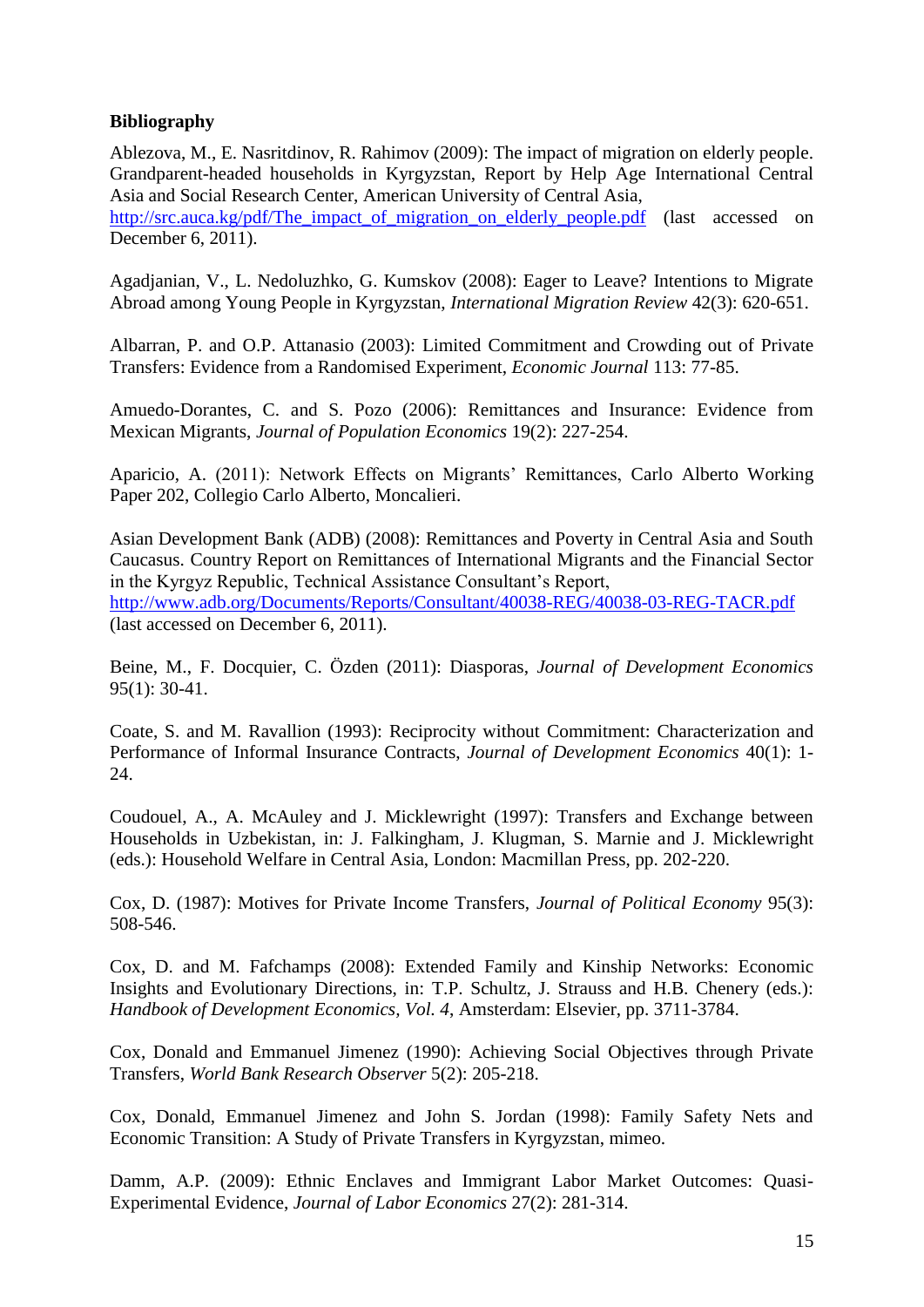Fafchamps, M. and S. Lund (2003): Risk Sharing Networks in Rural Philippines, *Journal of Development Economics* 71(2): 261-287.

Fafchamps, M. and F. Gubert (2007): The Formation of Risk-Sharing Networks, *Journal of Development Economics* 83(2): 326-350.

Falkingham, J. and A. Vlachantoni (2010): Pensions and Social Protection in Central Asia and South Caucasus: Developments in the Post-Soviet Era, Discussion Paper 1002, University of Southampton, Centre for Research on Ageing.

Foster, A. and M.R. Rosenzweig (2001): Imperfect Commitment, Altruism and the Family: Evidence from Transfer Behaviour in Low-Income Rural Areas, *Review of Economics and Statistics* 83(3): 389-407.

Gallego, J.M. and M. Mendola (2011): Labor Migration and Social Networks Participation: Evidence from Southern Mozambique, INSIDE Paper 28, Institute for Economic Analysis, Bellaterra.

Giesbert, L., S. Steiner and M. Bendig (2011): Participation in Micro Life Insurance and the Use of Other Financial Services in Ghana, *Journal of Risk and Insurance* 78(1): 7-35.

Howell, J. (1996): Coping with Transition: Insights from Kyrgyzstan, *Third World Quarterly*  $17(1)$ : 53-68.

International Crisis Group (2010): Central Asia: Migrants and the Economic Crisis, Asia Report No. 183, 5 January 2010, [http://www.crisisgroup.org/~/media/Files/asia/central](http://www.crisisgroup.org/~/media/Files/asia/central-asia/183%20Central%20Asia%20Migrants%20and%20the%20Economic%20Crisis.pdf)[asia/183%20Central%20Asia%20Migrants%20and%20the%20Economic%20Crisis.pdf](http://www.crisisgroup.org/~/media/Files/asia/central-asia/183%20Central%20Asia%20Migrants%20and%20the%20Economic%20Crisis.pdf) (last accessed on December 6, 2011).

International Labour Organisation (ILO) (2009): Labour Migration and Productive Utilisation of Human Resources. Kyrgyz Republic,

<http://www.ilo.org/public/english/region/eurpro/moscow/info/publ/kri19oc09.pdf> (last accessed on December 6, 2011).

Kandiyoti, Deniz (1999): Poverty in Transition: An Ethnographic Critique of Household Surveys in Post-Soviet Central Asia, *Development and Change* 30: 499-524.

Kuehnast, K. and N. Dudwick (2002): Better a Hundred Friends than a Hundred Rubles? Social Networks in Transition. The Kyrgyz Republic, World Bank Economists' Forum Vol. 2, pp. 51-88, Washington DC: World Bank.

Lancee, B. (2010): The Economic Returns of Immigrants' Bonding and Bridging Social Capital: The Case of the Netherlands, *International Migration Review* 44(1): 202-226.

Ligon, E., J. Thomas, and T. Worrall (2002): Informal Insurance Arrangements with Limited Commitment: Theory and Evidence from Village Economies, *Review of Economic Studies*  69(1), 209-244.

Lukashova, I. and I. Makenbaeva (2009): Impact of the Global Financial Crisis on Labour Migration from Kyrgyzstan to Russia. Qualitative Overview and Quantitative Survey, Report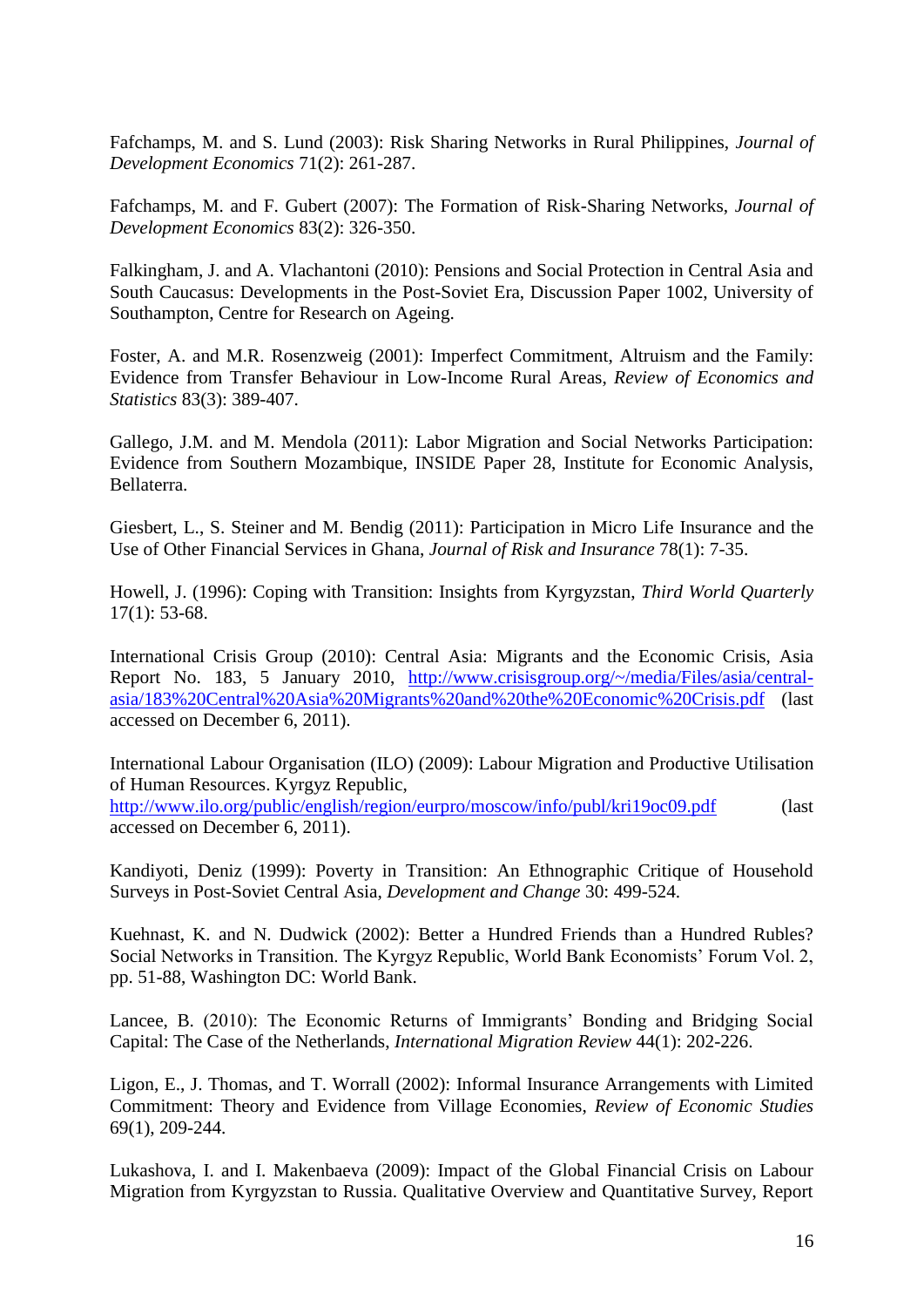Commissioned by OSCE, ACTED and European Commission, <http://www.osce.org/bishkek/40540> (last accessed on December 6, 2011).

Mansoor, A. and B. Quillin (2007): Migration and Remittances. Eastern Europe and the Former Soviet Union, Washington DC: World Bank.

Marat, E. (2009): Labor migration in Central Asia. Implications of the global economic crisis, Silk Road Paper, Central Asia- Caucasus Institute and Silk Road Studies Program, <http://www.silkroadstudies.org/new/docs/silkroadpapers/0905migration.pdf> (last accessed on December 6, 2011).

McKenzie, D., J. Gibson, and S.E. Stillman (2010): How Important Is Selection? Experimental Versus Non-Experimental Measures of the Income Gains from Migration, *Journal of the European Economic Association* 8(4): 913-945.

Miguel, E., P. Gertler and D. Levine (2006): Does industrialization build or destroy social networks?, *Economic Development and Cultural Change* 54(2):287-318.

Morten, M. (2010): Sending Home the Riches: Informal Risk Sharing Networks and Remittances, Paper presented at the 2010 Conference of the North East Universities Development Consortium.

Munshi, K. (2003): Networks in the Modern Economy: Mexican Migrants in the U.S. Labor Market, *Quarterly Journal of Economics* 118(2): 549-599.

Pedersen, P., M. Pytlikova, N. Smith (2008): Selection and Network Effects: Migration Flows into OECD Countries 1990-2000, *European Economic Review* 52(7): 1160-1186.

Piotrowski, M. (2006): The Effect of Social Networks at Origin Communities on Migrant Remittances: Evidence from Nang Rong District, *European Journal of Population* 22: 67-94.

Rosenzweig, M.R. (1988): Risk, Implicit Contracts and the Family in Rural Areas of Low-Income Countries, *Economic Journal* 98(393): 1148-1170.

Rueegg, M. (2008): The Effects of Labour Migration on Rural Development in Kyrgyzstan. Assessment of the Current Rural Workers Emigration and its Consequences for Helvetas Interventions, Helvetas Kyrgyzstan,

[http://www.majarueegg.com/Archivos/Speeches/ImpactsLabourMigration\\_oct08.pdf](http://www.majarueegg.com/Archivos/Speeches/ImpactsLabourMigration_oct08.pdf) (last accessed on December 6, 2011).

Stark, O. and R.E.B. Lucas (1988): Migration, Remittances, and the Family, *Economic Development and Cultural Change* 36(3): 465-481.

Tishkov, V. (1997): Ethnicity, Nationalism and Conflict In and After the Soviet Union: The Mind Aflame, London and Thousand Oaks: Sage Publications.

United Nations Development Programme (UNDP) (2009): Human Development Report 2009. Overcoming Barriers: Human Mobility and Development, New York: UNDP.

Werner, C. (1998): Household Networks and the Security of Mutual Indebtedness in Rural Kazakstan, *Central Asian Survey* 17(4): 597-612.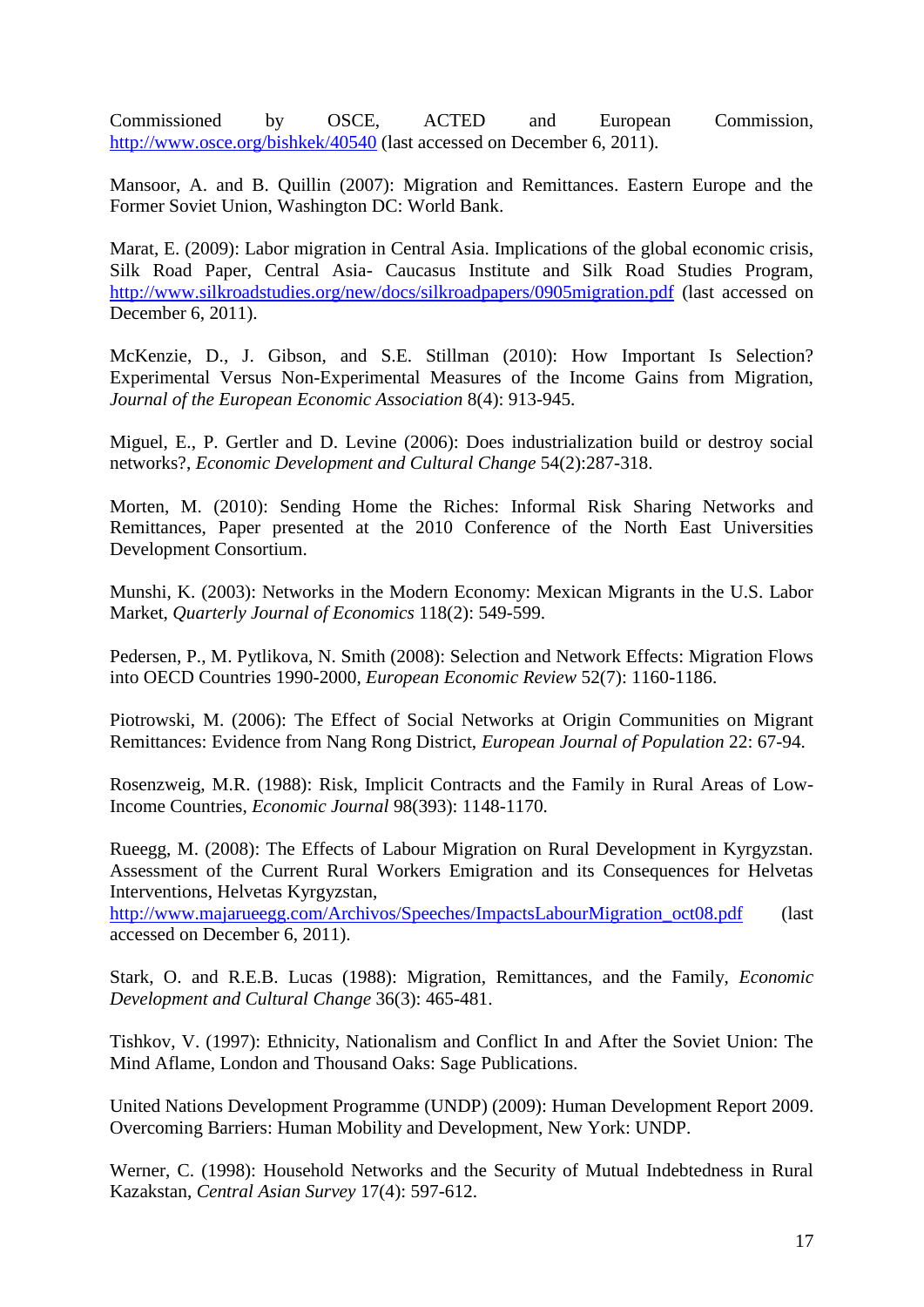Winters, P., A. de Janvry and E. Sadoulet (2001): Family and Community Networks in Mexico-US migration, *Journal of Human Resources* 36(1): 159-184.

World Bank (2011): Migration and Remittances Factbook 2001, 2<sup>nd</sup> Edition, Washington DC: World Bank.

Yang, D. and Choi, H. (2007) Are Remittances Insurance? Evidence from Rainfall Shocks in the Philippines, *The World Bank Economic Review* 21(2): 219-248.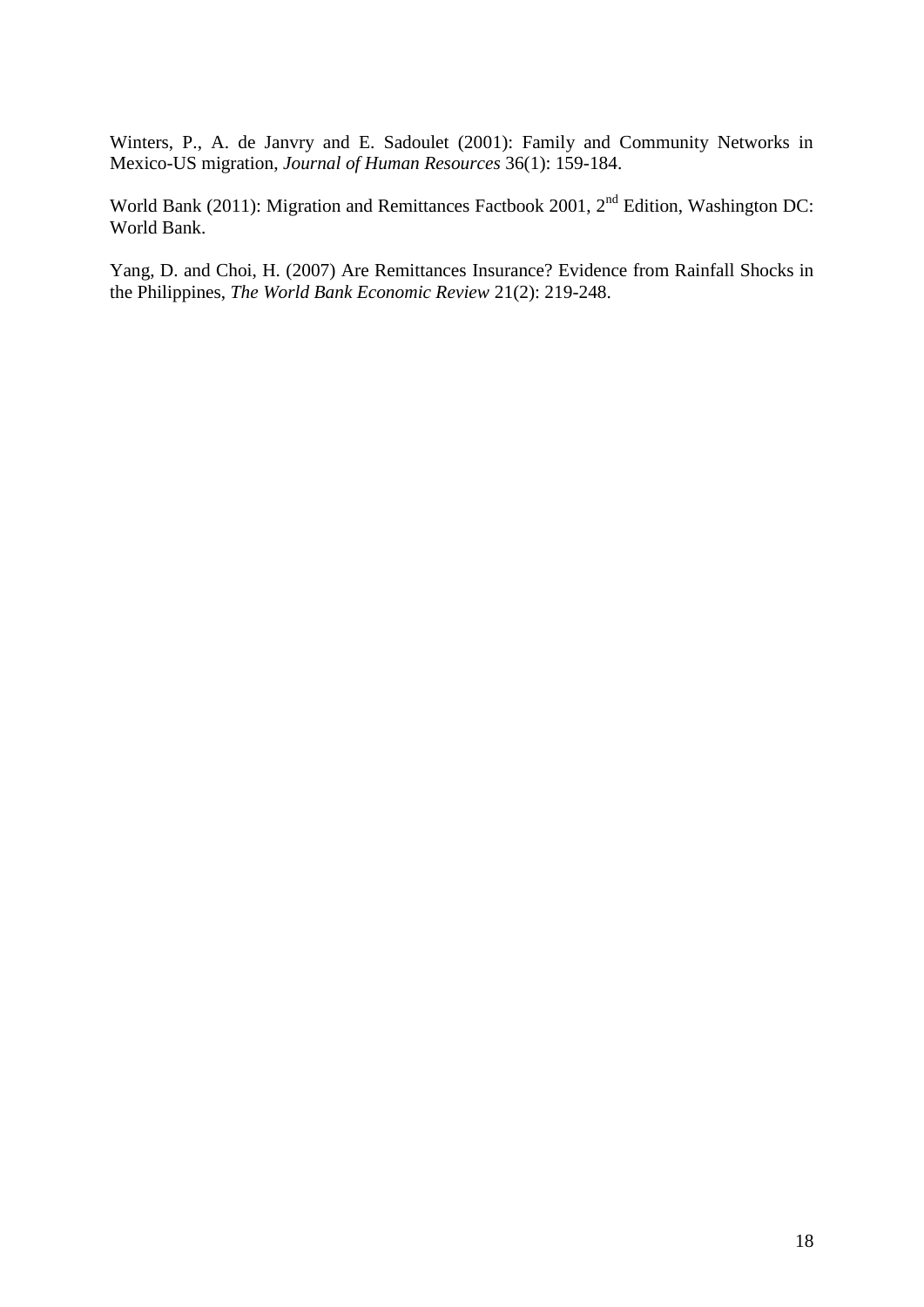# **Appendix**

## **Map of Kyrgyzstan**



Source:<http://www.nationsonline.org/oneworld/map/kyrgyzstan-administrative-map.htm>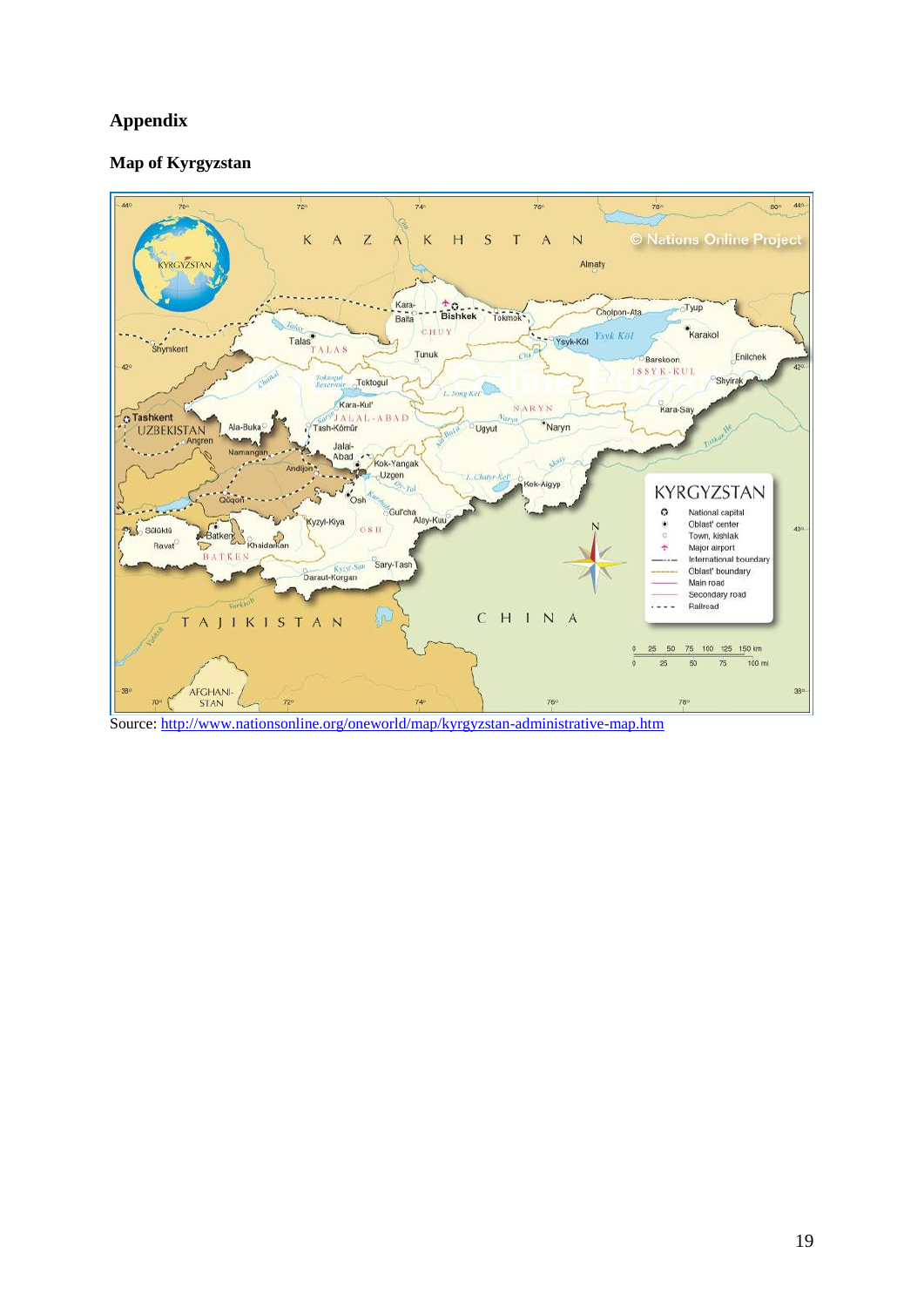### **Characteristics of current migrants**

|                                    | Share of all migrants (in %) |
|------------------------------------|------------------------------|
| Age                                | 29                           |
| Male                               | 67.5                         |
| Married                            | 41.8                         |
| Kyrgyz                             | 75.4                         |
| Uzbek                              | 17.6                         |
| Russian                            | 1.8                          |
| Other ethnicity                    | 5.2                          |
| Basic education or below           | 9.7                          |
| Secondary education                | 76.8                         |
| University degree                  | 13.5                         |
| In Russia                          | 91.9                         |
| In Kazakhstan                      | 6                            |
| In another country                 | 2.1                          |
| Comes from the South of Kyrgyzstan | 84.5                         |
| Comes from rural area              | 69.1                         |
| Works in construction sector       | 40.2                         |
| Works in trade and repair          | 23.1                         |
| Works in hotels and restaurants    | 10.7                         |
| Works in another sector            | 26                           |

Note: Only migrants aged 15 and above are considered.

Source: Authors' illustration based on LIK survey data.

# **Table 2**

## **Prevalence of informal transfers**

|                                    | <b>Monetary transfer</b> | Non-monetary transfer |
|------------------------------------|--------------------------|-----------------------|
| How many households provided help? |                          |                       |
| Yes, provided help                 | 1,268                    | 1,332                 |
|                                    | (48.6%)                  | $(51.0\%)$            |
| No, did not provide help           | 1,342                    | 1,278                 |
|                                    | (51.4%)                  | (49.0%)               |
| Total                              | 2,610                    | 2,610                 |
|                                    | (100%)                   | (100%)                |
| How many households received help? |                          |                       |
| Yes, received help                 | 1,115                    | 1.102                 |
|                                    | (42.7%)                  | (42.2%)               |
| No, did not receive help           | 1,495                    | 1,508                 |
|                                    | (57.3%)                  | (57.8%)               |
| Total                              | 2,624                    | 2,610                 |
|                                    | (100%)                   | (100%)                |
|                                    | . .                      |                       |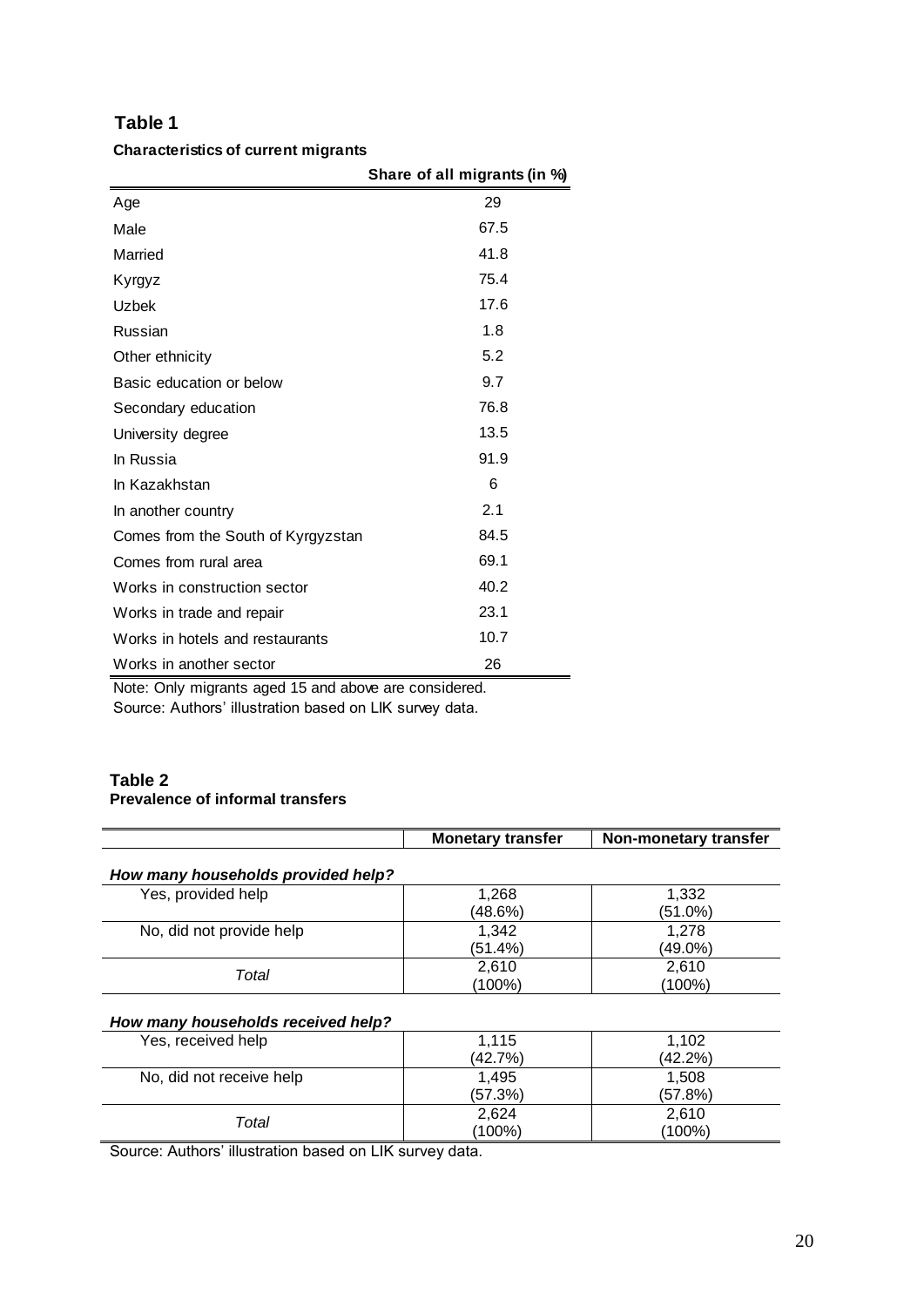**Characteristics of current migrants**

| Variable      | <b>Definition</b>                                          | Obs. | Mean  | Min.        | Max. |
|---------------|------------------------------------------------------------|------|-------|-------------|------|
| migrant_hh    | 1=currently having a migrant in the household, 0=otherwise | 2610 | 0.15  | 0           |      |
| remitt_hh     | 1=receiving remittances, 0=otherwise                       | 2610 | 0.13  | $\mathbf 0$ |      |
| headage       | Age of household head in years                             | 2610 | 51.2  | 18          | 99   |
| headmale      | 1=household head is male, 0=otherwise                      | 2610 | 0.72  | $\mathbf 0$ |      |
| headmarried   | 1=household head is married, 0=otherwise                   | 2610 | 0.71  | $\mathbf 0$ |      |
| headkyrgyz    | 1=household head is Kyrgyz, 0=otherwise                    | 2610 | 0.68  | 0           |      |
| headuzbek     | 1=household head is Uzbek, 0=otherwise                     | 2610 | 0.11  | $\mathbf 0$ |      |
| headrussian   | 1=household head is Russian, 0=otherwise                   | 2610 | 0.11  | $\mathbf 0$ |      |
| headother     | 1=household head is of another ethnicity, 0=otherwise      | 2610 | 0.09  | $\mathbf 0$ |      |
| yrs_schooling | Years of schooling of household head in years              | 2610 | 10.97 | $\mathbf 0$ | 20   |
| hhsize        | Household size (# of individuals currently in the HH)      | 2610 | 4.62  |             | 15   |
| wealth_index  | Household's wealth index based on PCA (household assets)   | 2610 | 0.05  | $-3.04$     | 2.79 |
| anygroupmem   | 1=household has any group member, 0=otherwise              | 2610 | 0.06  | 0           |      |
| rural         | 1=household resides in rural area, 0=otherwise             | 2610 | 0.6   | 0           |      |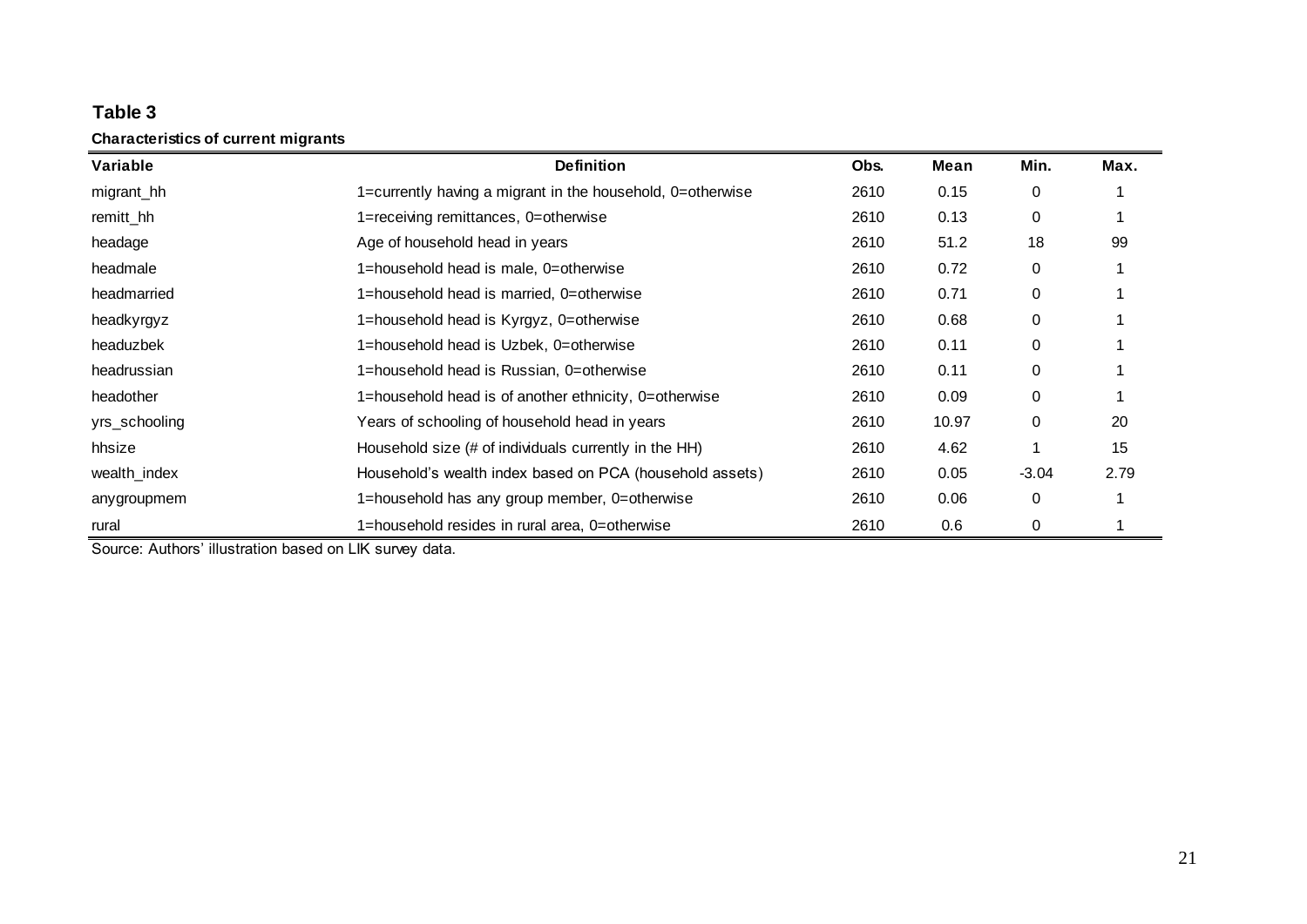#### **Table 4 Descriptive statistics for migrant and non-migrant households**

|                     | Non-migrant households |           | <b>Migrant households</b> | <b>Difference</b> |                         |
|---------------------|------------------------|-----------|---------------------------|-------------------|-------------------------|
|                     | <b>Mean</b>            | <b>SD</b> | <b>Mean</b>               | <b>SD</b>         |                         |
| headage             | 50.76                  | 14.56     | 53.79                     | 11.52             | $-3.03***$              |
|                     |                        |           |                           |                   | $(-3.87)$               |
| headmale            | 0.72                   | 0.45      | 0.71                      | 0.46              | 0.01                    |
|                     |                        |           |                           |                   | (0.49)                  |
| headmarried         | 0.70                   | 0.46      | 0.77                      | 0.42              | $-0.07***$              |
|                     |                        |           |                           |                   | $(-3.01)$               |
| headkyrgyz          | 0.67                   | 0.47      | 0.73                      | 0.44              | $-0.06***$              |
| headuzbek           | 0.10                   | 0.30      | 0.19                      | 0.39              | $(-2.58)$<br>$-0.09***$ |
|                     |                        |           |                           |                   | $(-5.07)$               |
| headrussian         | 0.13                   | 0.34      | 0.02                      | 0.13              | $0.11***$               |
|                     |                        |           |                           |                   | (6.41)                  |
| headother           | 0.10                   | 0.30      | 0.06                      | 0.23              | $0.04***$               |
|                     |                        |           |                           |                   | (2.72)                  |
| yrs_schooling       | 11.04                  | 2.76      | 10.60                     | 2.52              | $0.44***$               |
|                     |                        |           |                           |                   | (2.89)                  |
| hhsize              | 4.54                   | 2.15      | 5.06                      | 2.21              | $-0.52***$              |
|                     |                        |           |                           |                   | $(-4.32)$               |
| wealth_index        | $-0.03$                | 0.99      | 0.51                      | 0.62              | $-0.54***$              |
|                     |                        |           |                           |                   | (10.32)                 |
| anygroupmem         | 0.06                   | 0.23      | 0.06                      | 0.24              | 0.00                    |
|                     |                        |           |                           |                   | (0.21)                  |
| rural               | 0.59                   | 0.49      | 0.71                      | 0.45              | $-0.12***$              |
|                     |                        |           |                           |                   | $(-4.76)$               |
| <b>Observations</b> | 2,228                  |           | 382                       |                   |                         |

*t*-statistics in parentheses.  $p < 0.10$ ,  $p < 0.05$ ,  $p < 0.01$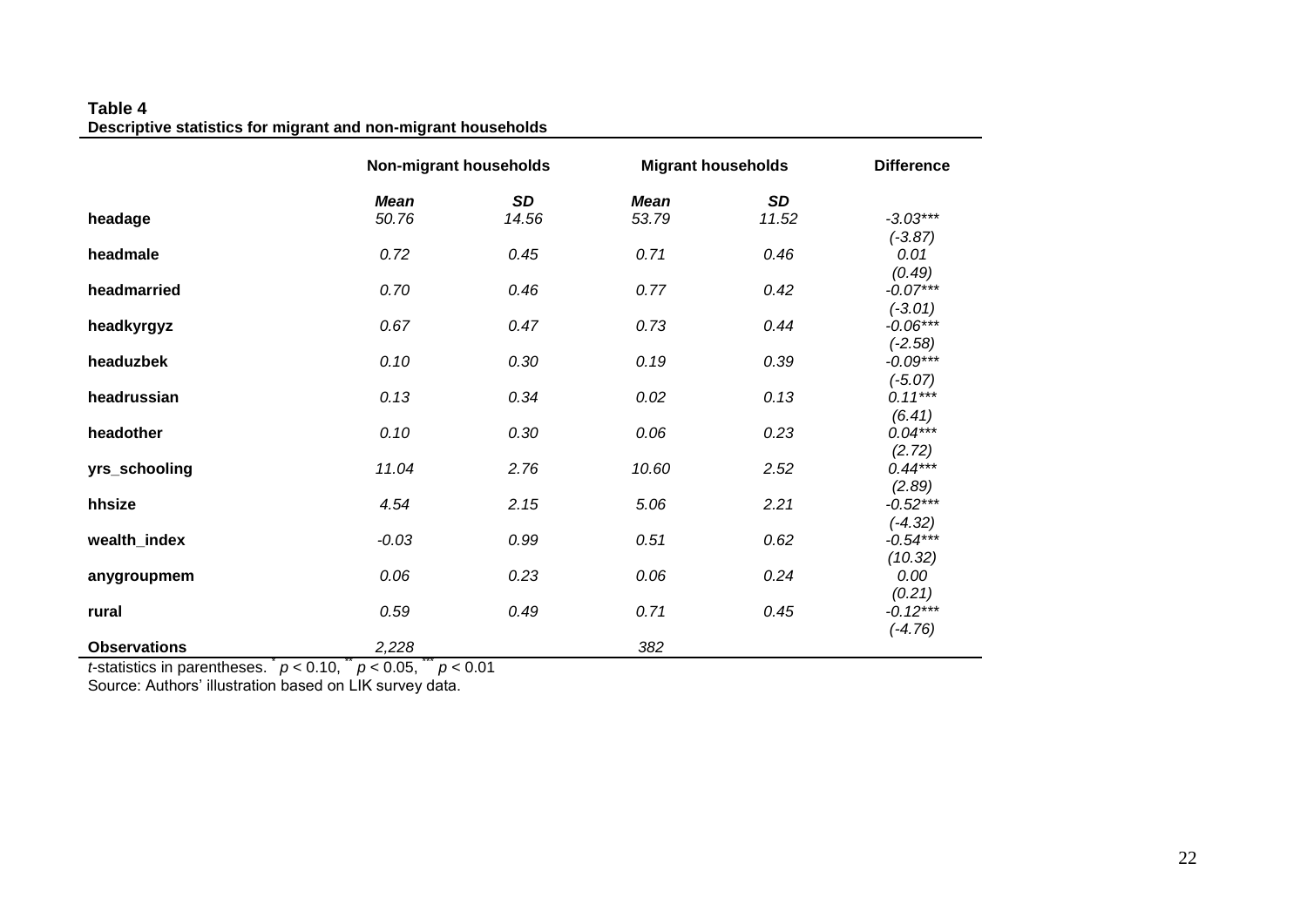## **Impact of current migration on informal transfers**

| Probit models, reported are marginal effects (standard errors in parentheses) |                            |                    |          |                     |                     |             |           |                               |                     |             |                     |            |  |
|-------------------------------------------------------------------------------|----------------------------|--------------------|----------|---------------------|---------------------|-------------|-----------|-------------------------------|---------------------|-------------|---------------------|------------|--|
|                                                                               | <b>Give Financial Help</b> |                    |          |                     |                     |             |           | <b>Receive Financial Help</b> |                     |             |                     |            |  |
|                                                                               |                            | <b>Full Sample</b> |          | <b>Urban Sample</b> | <b>Rural Sample</b> |             |           | <b>Full Sample</b>            | <b>Urban Sample</b> |             | <b>Rural Sample</b> |            |  |
|                                                                               | (1)                        | (2)                | (1)      | (2)                 | (1)                 | (2)         | (1)       | (2)                           | (1)                 | (2)         | (1)                 | (2)        |  |
| migrant_hh                                                                    | 0.0411                     | $0.0753**$         | 0.0456   | $-0.0107$           | 0.0442              | $0.0990***$ | $-0.0773$ | $-0.0076$                     | $-0.0061$           | 0.0216      | $-0.0948$           | $-0.0356$  |  |
|                                                                               | (0.1955)                   | (0.0305)           | (0.2877) | (0.0611)            | (0.2060)            | (0.0322)    | (0.2081)  | (0.0357)                      | (0.3099)            | (0.0679)    | (0.2113)            | (0.0395)   |  |
| headage                                                                       |                            | $0.0027***$        |          | 0.0011              |                     | $0.0040***$ |           | 0.0011                        |                     | 0.0016      |                     | 0.0010     |  |
|                                                                               |                            | (0.0009)           |          | (0.0014)            |                     | (0.0012)    |           | (0.0009)                      |                     | (0.0016)    |                     | (0.0011)   |  |
| headmale                                                                      |                            | $0.0686**$         |          | $0.0908**$          |                     | 0.0612      |           | 0.0305                        |                     | 0.0203      |                     | 0.0329     |  |
|                                                                               |                            | (0.0336)           |          | (0.0451)            |                     | (0.0507)    |           | (0.0333)                      |                     | (0.0492)    |                     | (0.0447)   |  |
| headmarried                                                                   |                            | $0.1295***$        |          | $0.1253***$         |                     | $0.1122**$  |           | 0.0086                        |                     | $-0.0042$   |                     | 0.0043     |  |
|                                                                               |                            | (0.0311)           |          | (0.0459)            |                     | (0.0446)    |           | (0.0352)                      |                     | (0.0574)    |                     | (0.0462)   |  |
| headkyrgyz                                                                    |                            | $-0.0327$          |          | $-0.1205$           |                     | 0.0475      |           | 0.0104                        |                     | $-0.0185$   |                     | 0.0530     |  |
|                                                                               |                            | (0.0543)           |          | (0.0778)            |                     | (0.0634)    |           | (0.0513)                      |                     | (0.0820)    |                     | (0.0602)   |  |
| headuzbek                                                                     |                            | $-0.0206$          |          | $-0.2301**$         |                     | $0.2158**$  |           | 0.0510                        |                     | $-0.0625$   |                     | $0.2297**$ |  |
|                                                                               |                            | (0.0884)           |          | (0.1065)            |                     | (0.1027)    |           | (0.0898)                      |                     | (0.1193)    |                     | (0.0989)   |  |
| headrussian                                                                   |                            | $-0.1104**$        |          | $-0.1945***$        |                     | 0.0093      |           | $-0.1208**$                   |                     | $-0.1397**$ |                     | $-0.1579*$ |  |
|                                                                               |                            | (0.0515)           |          | (0.0612)            |                     | (0.0778)    |           | (0.0498)                      |                     | (0.0627)    |                     | (0.0880)   |  |
| hhsize                                                                        |                            | $0.0249***$        |          | $0.0463***$         |                     | $0.0188**$  |           | $-0.0054$                     |                     | $-0.0011$   |                     | $-0.0052$  |  |
|                                                                               |                            | (0.0073)           |          | (0.0141)            |                     | (0.0085)    |           | (0.0068)                      |                     | (0.0146)    |                     | (0.0073)   |  |
| yrs_schooling                                                                 |                            | $0.0145***$        |          | $0.0173**$          |                     | $0.0137**$  |           | $-0.0074$                     |                     | $-0.0116*$  |                     | $-0.0040$  |  |
|                                                                               |                            | (0.0048)           |          | (0.0080)            |                     | (0.0057)    |           | (0.0048)                      |                     | (0.0066)    |                     | (0.0067)   |  |
| anygroupmem                                                                   |                            | $0.1735***$        |          | $0.3036***$         |                     | 0.0715      |           | $0.1460**$                    |                     | 0.1339      |                     | $0.1455*$  |  |
|                                                                               |                            | (0.0526)           |          | (0.0510)            |                     | (0.0665)    |           | (0.0676)                      |                     | (0.1139)    |                     | (0.0828)   |  |
| wealth index                                                                  |                            | $-0.0433*$         |          | $-0.0625*$          |                     | 0.0055      |           | 0.0156                        |                     | 0.0016      |                     | 0.0431     |  |
|                                                                               |                            | (0.0252)           |          | (0.0319)            |                     | (0.0411)    |           | (0.0304)                      |                     | (0.0401)    |                     | (0.0446)   |  |
| rural                                                                         |                            | $-0.0990$          |          |                     |                     |             |           | 0.0152                        |                     |             |                     |            |  |
|                                                                               |                            | (0.0943)           |          |                     |                     |             |           | (0.1081)                      |                     |             |                     |            |  |
| <b>Observations</b>                                                           | 2,610                      | 2,561              | 1,031    | 1,006               | 1,579               | 1,555       | 2,610     | 2,536                         | 1,031               | 981         | 1,579               | 1,555      |  |
| <b>Pseudo R-squared</b>                                                       | 0.001                      | 0.139              | 0.001    | 0.183               | 0.001               | 0.136       | 0.002     | 0.148                         | 0.000               | 0.106       | 0.004               | 0.185      |  |

Standard errors are clustered at community level in parentheses; \*\*\* p<0.01, \*\* p<0.05, \* p<0.1.

**Note:** Rayon fixed effects are included in all (2)-column regressions.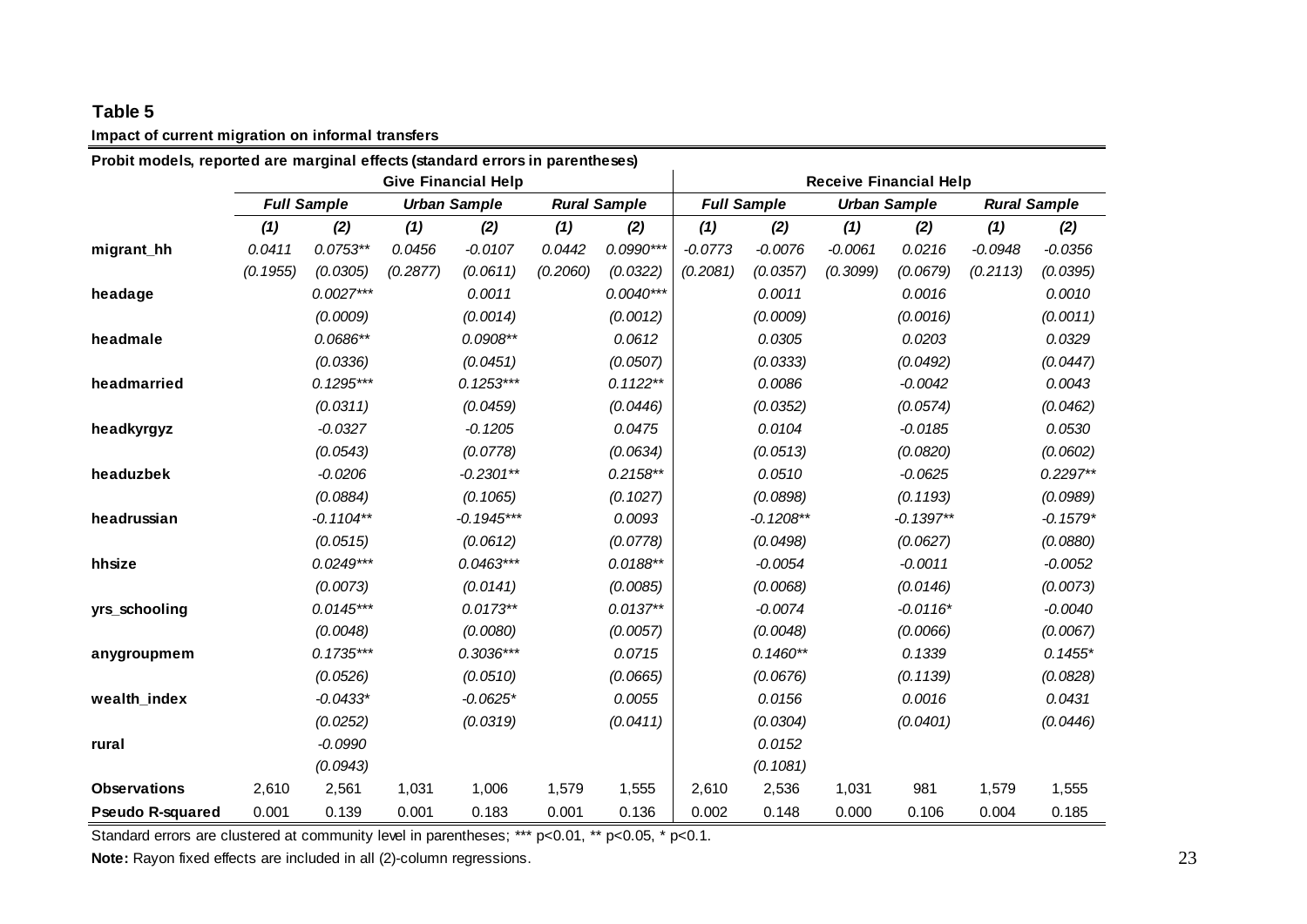### **Impact of current migration on informal transfers**

| Probit models, reported are marginal effects (standard errors in parentheses) |           |                    |                     |                           |                     |             |                              |                    |          |                     |           |                     |  |
|-------------------------------------------------------------------------------|-----------|--------------------|---------------------|---------------------------|---------------------|-------------|------------------------------|--------------------|----------|---------------------|-----------|---------------------|--|
|                                                                               |           |                    |                     | Give Non - Financial Help |                     |             | Receive Non - Financial Help |                    |          |                     |           |                     |  |
|                                                                               |           | <b>Full Sample</b> | <b>Urban Sample</b> |                           | <b>Rural Sample</b> |             |                              | <b>Full Sample</b> |          | <b>Urban Sample</b> |           | <b>Rural Sample</b> |  |
|                                                                               | (1)       | (2)                | (1)                 | (2)                       | (1)                 | (2)         | (1)                          | (2)                | (1)      | (2)                 | (1)       | (2)                 |  |
| migrant_hh                                                                    | $-0.1041$ | $-0.0681*$         | $-0.0926$           | $-0.0623$                 | $-0.1149$           | $-0.0644$   | $-0.0254$                    | 0.0025             | 0.0225   | 0.0233              | $-0.0611$ | $-0.0074$           |  |
|                                                                               | (0.2093)  | (0.0407)           | (0.3223)            | (0.0866)                  | (0.2154)            | (0.0472)    | (0.2150)                     | (0.0434)           | (0.3203) | (0.0785)            | (0.2261)  | (0.0531)            |  |
| headage                                                                       |           | $-0.0008$          |                     | $-0.0027$                 |                     | 0.0004      |                              | $0.0034***$        |          | 0.0026              |           | $0.0037***$         |  |
|                                                                               |           | (0.0010)           |                     | (0.0016)                  |                     | (0.0012)    |                              | (0.0011)           |          | (0.0017)            |           | (0.0013)            |  |
| headmale                                                                      |           | $-0.0191$          |                     | $-0.0220$                 |                     | $-0.0171$   |                              | $-0.0570$          |          | $-0.0032$           |           | $-0.1250**$         |  |
|                                                                               |           | (0.0339)           |                     | (0.0466)                  |                     | (0.0491)    |                              | (0.0356)           |          | (0.0477)            |           | (0.0499)            |  |
| headmarried                                                                   |           | $0.0854**$         |                     | 0.0810                    |                     | $0.0874*$   |                              | $0.1498***$        |          | $0.0845*$           |           | $0.2215***$         |  |
|                                                                               |           | (0.0358)           |                     | (0.0530)                  |                     | (0.0522)    |                              | (0.0331)           |          | (0.0463)            |           | (0.0447)            |  |
| headkyrgyz                                                                    |           | 0.0256             |                     | $-0.0933$                 |                     | 0.0910      |                              | $-0.0006$          |          | $-0.0743$           |           | 0.0718              |  |
|                                                                               |           | (0.0742)           |                     | (0.0877)                  |                     | (0.1095)    |                              | (0.0651)           |          | (0.0775)            |           | (0.0910)            |  |
| headuzbek                                                                     |           | 0.0134             |                     | $-0.1811$                 |                     | 0.0988      |                              | $-0.0186$          |          | $-0.0157$           |           | 0.0272              |  |
|                                                                               |           | (0.1099)           |                     | (0.1485)                  |                     | (0.1492)    |                              | (0.1058)           |          | (0.1418)            |           | (0.1507)            |  |
| headrussian                                                                   |           | $-0.1438**$        |                     | $-0.1894***$              |                     | $-0.1493$   |                              | $-0.1446**$        |          | $-0.1338**$         |           | $-0.2411**$         |  |
|                                                                               |           | (0.0674)           |                     | (0.0636)                  |                     | (0.1247)    |                              | (0.0619)           |          | (0.0605)            |           | (0.1056)            |  |
| hhsize                                                                        |           | $0.0349***$        |                     | $0.0487***$               |                     | $0.0260***$ |                              | 0.0076             |          | 0.0068              |           | 0.0067              |  |
|                                                                               |           | (0.0082)           |                     | (0.0147)                  |                     | (0.0092)    |                              | (0.0074)           |          | (0.0120)            |           | (0.0092)            |  |
| yrs_schooling                                                                 |           | $0.0099**$         |                     | $0.0165**$                |                     | 0.0076      |                              | 0.0011             |          | 0.0026              |           | 0.0020              |  |
|                                                                               |           | (0.0046)           |                     | (0.0074)                  |                     | (0.0056)    |                              | (0.0047)           |          | (0.0074)            |           | (0.0061)            |  |
| anygroupmem                                                                   |           | 0.0431             |                     | 0.1048                    |                     | $-0.0218$   |                              | $-0.0279$          |          | $-0.0980$           |           | 0.0296              |  |
|                                                                               |           | (0.0608)           |                     | (0.0713)                  |                     | (0.0946)    |                              | (0.0644)           |          | (0.0662)            |           | (0.0900)            |  |
| wealth_index                                                                  |           | 0.0214             |                     | 0.0182                    |                     | 0.0637      |                              | 0.0322             |          | 0.0079              |           | $0.0856*$           |  |
|                                                                               |           | (0.0354)           |                     | (0.0452)                  |                     | (0.0495)    |                              | (0.0366)           |          | (0.0422)            |           | (0.0486)            |  |
| rural                                                                         |           | 0.1237             |                     |                           |                     |             |                              | $0.1697*$          |          |                     |           |                     |  |
|                                                                               |           | (0.0977)           |                     |                           |                     |             |                              | (0.0960)           |          |                     |           |                     |  |
| <b>Observations</b>                                                           | 2,610     | 2,535              | 1,031               | 1,006                     | 1,579               | 1,529       | 2,610                        | 2,510              | 1,031    | 981                 | 1,579     | 1,529               |  |
| <b>Pseudo R-squared</b>                                                       | 0.004     | 0.197              | 0.002               | 0.212                     | 0.005               | 0.199       | 0.000                        | 0.173              | 0.000    | 0.124               | 0.002     | 0.206               |  |

Standard errors are clustered at community level in parentheses; \*\*\* p<0.01, \*\* p<0.05, \* p<0.1.

**Note:** Rayon fixed effects are included in all (2)-column regressions.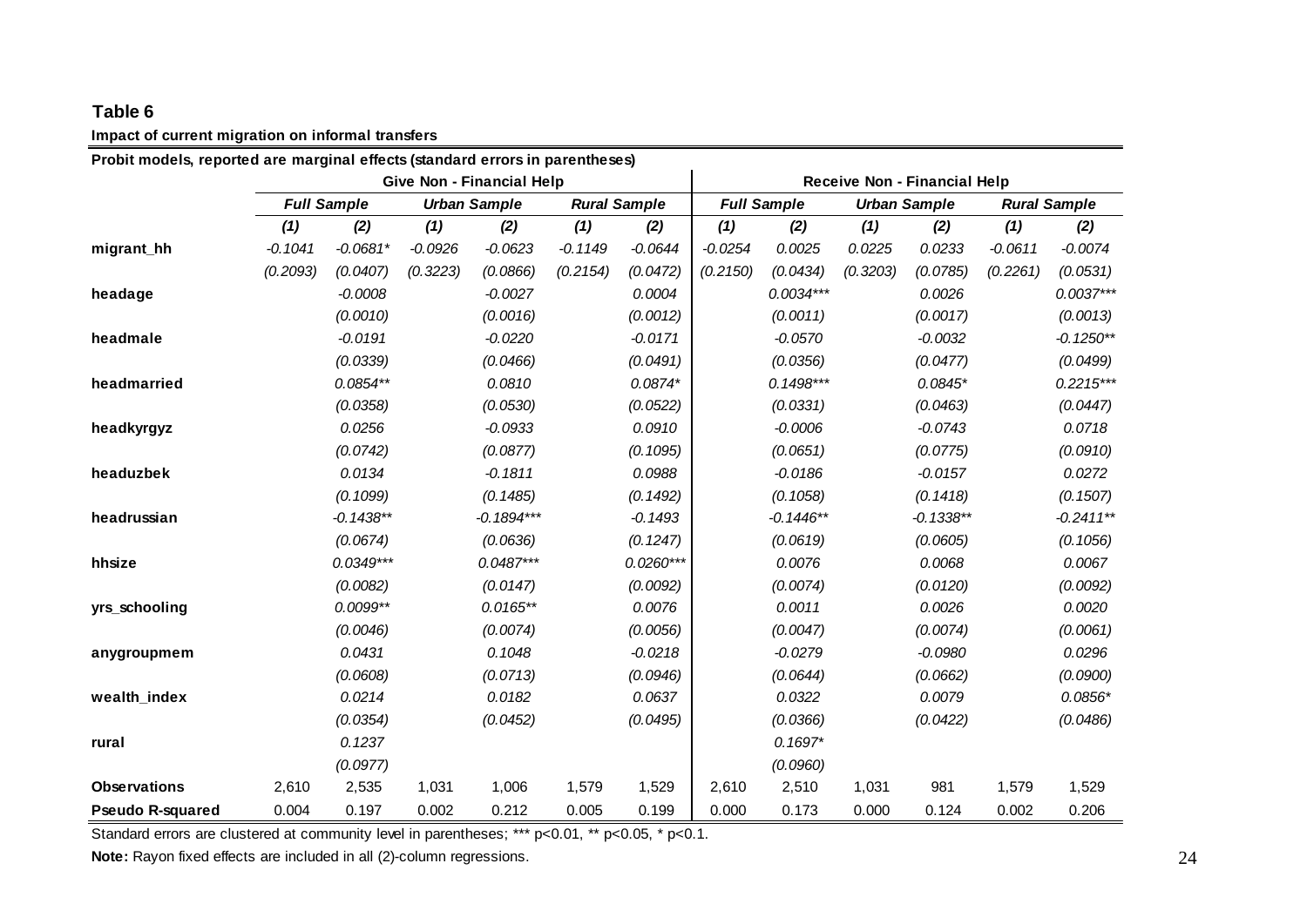| Table 7                                     |  |
|---------------------------------------------|--|
| Impact of remittances on informal transfers |  |

| Probit models, reported are marginal effects (standard errors in parentheses) |          |                               |           |                                  |           |                                     |                    |                                        |
|-------------------------------------------------------------------------------|----------|-------------------------------|-----------|----------------------------------|-----------|-------------------------------------|--------------------|----------------------------------------|
|                                                                               |          | Give<br><b>Financial Help</b> |           | Receive<br><b>Financial Help</b> |           | Give Non -<br><b>Financial Help</b> |                    | Receive Non -<br><b>Financial Help</b> |
|                                                                               |          | <b>Full Sample</b>            |           | <b>Full Sample</b>               |           | <b>Full Sample</b>                  | <b>Full Sample</b> |                                        |
|                                                                               | (1)      | (2)                           | (1)       | (2)                              | (1)       | (2)                                 | (1)                | (2)                                    |
| remittance_hh                                                                 | 0.0226   | $0.0612*$                     | $-0.0398$ | 0.0346                           | $-0.0812$ | $-0.0213$                           | $-0.0224$          | 0.0077                                 |
|                                                                               | (0.1951) | (0.0328)                      | (0.2055)  | (0.0340)                         | (0.2052)  | (0.0379)                            | (0.2108)           | (0.0381)                               |
| headage                                                                       |          | $0.0027***$                   |           | 0.0010                           |           | $-0.0009$                           |                    | $0.0033***$                            |
|                                                                               |          | (0.0009)                      |           | (0.0009)                         |           | (0.0010)                            |                    | (0.0011)                               |
| headmale                                                                      |          | $0.0663**$                    |           | 0.0350                           |           | $-0.0140$                           |                    | $-0.0564$                              |
|                                                                               |          | (0.0337)                      |           | (0.0335)                         |           | (0.0340)                            |                    | (0.0356)                               |
| headmarried                                                                   |          | $0.1319***$                   |           | 0.0052                           |           | $0.0811**$                          |                    | $0.1495***$                            |
|                                                                               |          | (0.0309)                      |           | (0.0354)                         |           | (0.0358)                            |                    | (0.0328)                               |
| headkyrgyz                                                                    |          | $-0.0317$                     |           | 0.0108                           |           | 0.0257                              |                    | $-0.0005$                              |
|                                                                               |          | (0.0544)                      |           | (0.0514)                         |           | (0.0743)                            |                    | (0.0651)                               |
| headuzbek                                                                     |          | $-0.0163$                     |           | 0.0556                           |           | 0.0144                              |                    | $-0.0179$                              |
|                                                                               |          | (0.0882)                      |           | (0.0897)                         |           | (0.1110)                            |                    | (0.1058)                               |
| headrussian                                                                   |          | $-0.1118**$                   |           | $-0.1195**$                      |           | $-0.1411**$                         |                    | $-0.1445**$                            |
|                                                                               |          | (0.0517)                      |           | (0.0498)                         |           | (0.0676)                            |                    | (0.0619)                               |
| hhsize                                                                        |          | $0.0251***$                   |           | $-0.0052$                        |           | $0.0347***$                         |                    | 0.0076                                 |
|                                                                               |          | (0.0074)                      |           | (0.0068)                         |           | (0.0082)                            |                    | (0.0074)                               |
| yrs_schooling                                                                 |          | $0.0146***$                   |           | $-0.0076$                        |           | $0.0097**$                          |                    | 0.0011                                 |
|                                                                               |          | (0.0047)                      |           | (0.0048)                         |           | (0.0046)                            |                    | (0.0047)                               |
| anygroupmem                                                                   |          | $0.1727***$                   |           | $0.1445**$                       |           | 0.0431                              |                    | $-0.0281$                              |
|                                                                               |          | (0.0529)                      |           | (0.0680)                         |           | (0.0614)                            |                    | (0.0645)                               |
| wealth index                                                                  |          | $-0.0427*$                    |           | 0.0150                           |           | 0.0207                              |                    | 0.0322                                 |
|                                                                               |          | (0.0251)                      |           | (0.0304)                         |           | (0.0355)                            |                    | (0.0366)                               |
| rural                                                                         |          | $-0.0993$                     |           | 0.0147                           |           | 0.1222                              |                    | $0.1696*$                              |
|                                                                               |          | (0.0952)                      |           | (0.1070)                         |           | (0.0995)                            |                    | (0.0960)                               |
| <b>Observations</b>                                                           | 2,610    | 2,561                         | 2,610     | 2,536                            | 2,610     | 2,535                               | 2,610              | 2,510                                  |
| <b>Pseudo R-squared</b>                                                       | 0.000    | 0.139                         | 0.001     | 0.148                            | 0.003     | 0.196                               | 0.000              | 0.173                                  |

Standard errors are clustered at community level in parentheses; \*\*\* p<0.01, \*\* p<0.05, \* p<0.1.

**Note:** Rayon fixed effects are included in all (2)-column regressions.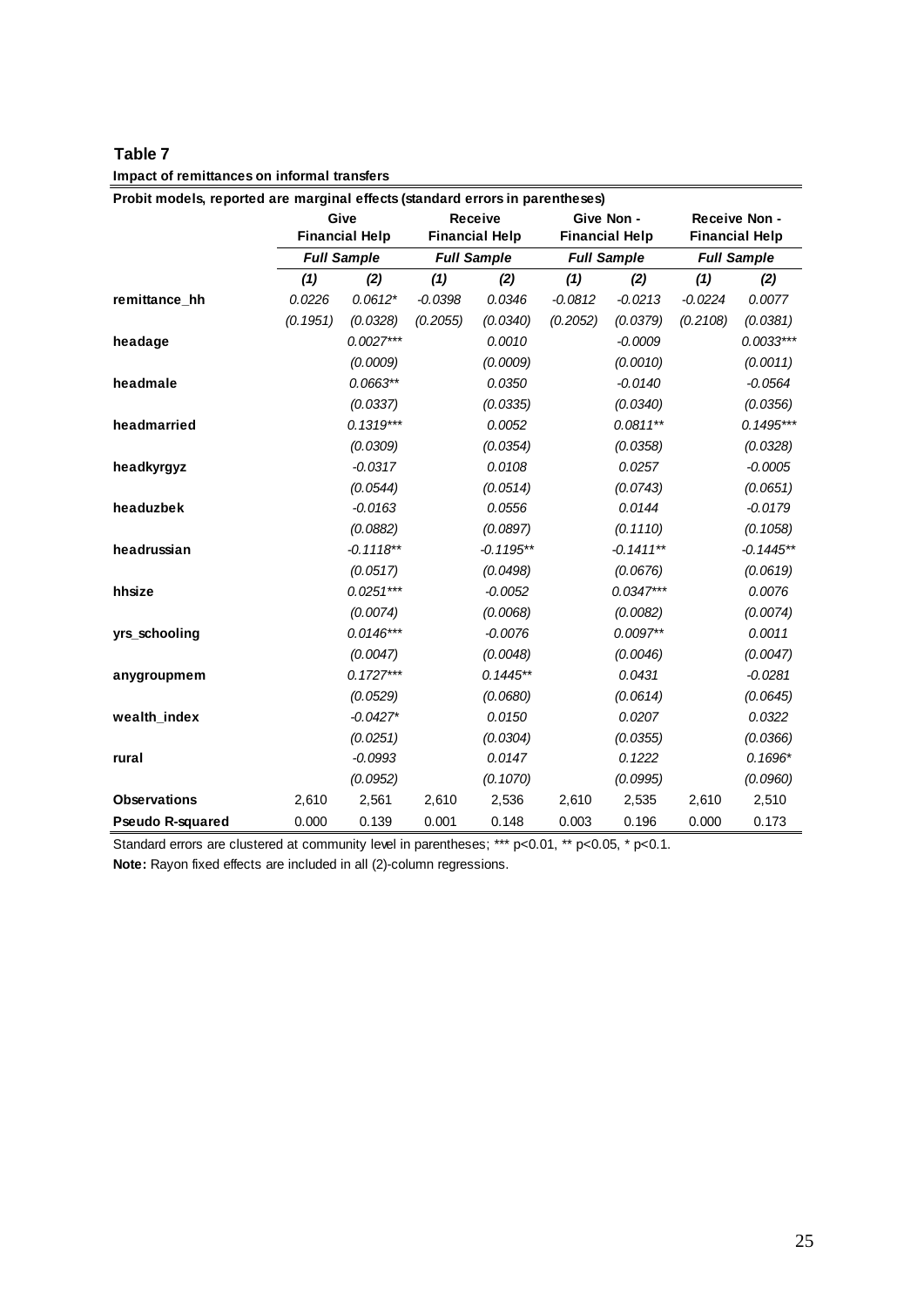# **Impact of (lagged) migration on informal transfers**

| Probit models, reported are marginal effects (standard errors in parentheses) |                    |           |            |                 |  |  |  |  |
|-------------------------------------------------------------------------------|--------------------|-----------|------------|-----------------|--|--|--|--|
|                                                                               | <b>Full Sample</b> |           |            |                 |  |  |  |  |
|                                                                               | Give               | Receive   | Give       | Receive         |  |  |  |  |
|                                                                               | Fin. Help          | Fin. Help | Non - Fin. | Non - Fin. Help |  |  |  |  |
|                                                                               |                    |           | Help       |                 |  |  |  |  |
| migrant_hh_lag                                                                | $0.0823**$         | 0.0189    | -0.0058    | 0.0251          |  |  |  |  |
|                                                                               | (0.0386)           | (0.0414)  | (0.0416)   | (0.0415)        |  |  |  |  |
| <b>HH Controls</b>                                                            | yes                | yes       | yes        | yes             |  |  |  |  |
| <b>Observations</b>                                                           | 2,173              | 2,158     | 2,117      | 2,138           |  |  |  |  |
| Pseudo R-squared                                                              | 0.156              | 0.148     | 0.200      | 0.188           |  |  |  |  |

Standard errors are clustered at community level in parentheses; \*\*\* p<0.01, \*\* p<0.05, \* p<0.1.

**Note:** Rayon fixed effects are included in all regressions.

### **Table 9**

#### **Impact of (lagged) remittances on informal transfers**

| Probit models, reported are marginal effects (standard errors in parentheses) |                    |                      |            |                 |  |  |  |  |
|-------------------------------------------------------------------------------|--------------------|----------------------|------------|-----------------|--|--|--|--|
|                                                                               | <b>Full Sample</b> |                      |            |                 |  |  |  |  |
|                                                                               |                    |                      | Give       |                 |  |  |  |  |
|                                                                               | Give<br>Fin. Help  | Receive<br>Fin. Help | Non - Fin. | Receive         |  |  |  |  |
|                                                                               |                    |                      | Help       | Non - Fin. Help |  |  |  |  |
| remittance_hh_lag                                                             | $0.1014***$        | 0.0268               | $-0.0160$  | 0.0153          |  |  |  |  |
|                                                                               | (0.0320)           | (0.0338)             | (0.0333)   | (0.0381)        |  |  |  |  |
| <b>HH Controls</b>                                                            | yes                | yes                  | yes        | yes             |  |  |  |  |
| <b>Observations</b>                                                           | 2,411              | 2,391                | 2,386      | 2,363           |  |  |  |  |
| <b>Pseudo R-squared</b>                                                       | 0.147              | 0.147                | 0.203      | 0.181           |  |  |  |  |

Standard errors are clustered at community level in parentheses; \*\*\* p<0.01, \*\* p<0.05, \* p<0.1.

**Note:** Rayon fixed effects are included in all regressions.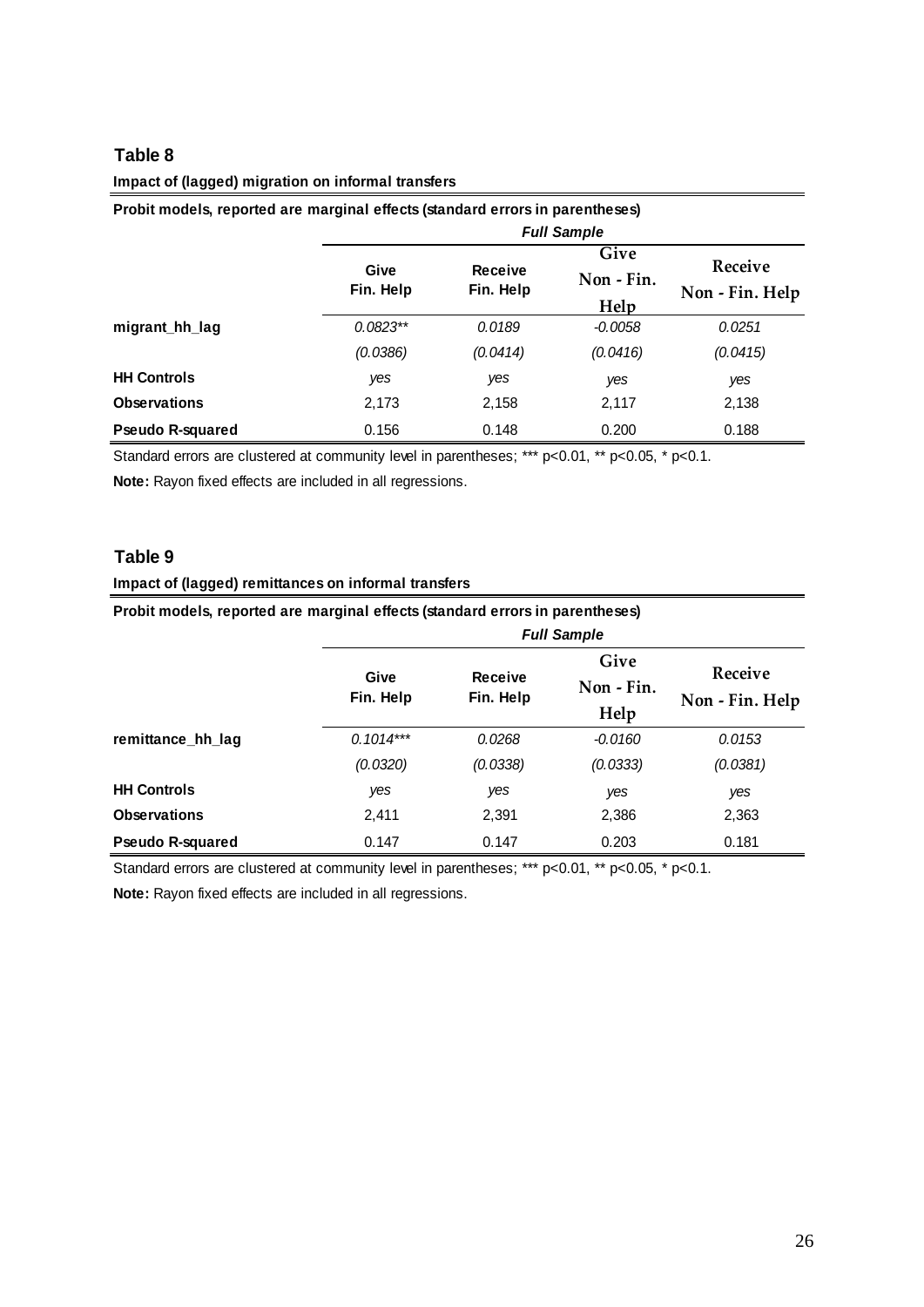| Different models, reported are coefficients (standard errors in parentheses) |           |                         |            |  |  |  |  |  |
|------------------------------------------------------------------------------|-----------|-------------------------|------------|--|--|--|--|--|
|                                                                              |           | <b>Full Sample</b>      |            |  |  |  |  |  |
|                                                                              |           | Receive Non - Fin. Help |            |  |  |  |  |  |
|                                                                              | (1)       | (3)<br>(2)              |            |  |  |  |  |  |
|                                                                              | Probit    | Probit (marg. effects)  | <b>OLS</b> |  |  |  |  |  |
| migrant_hh                                                                   | $-0.1656$ | $-0.0634$               | $-0.0489$  |  |  |  |  |  |
|                                                                              | (0.1534)  | (0.0579)                | (0.0463)   |  |  |  |  |  |
| dependents $(6, >69)$                                                        | $-0.0632$ | $-0.0246$               | $-0.0193$  |  |  |  |  |  |
|                                                                              | (0.0588)  | (0.0229)                | (0.0191)   |  |  |  |  |  |
| migrant * dependent                                                          | $0.3012*$ | $0.1192*$               | $0.0917*$  |  |  |  |  |  |
|                                                                              | (0.1692)  | (0.0673)                | (0.0532)   |  |  |  |  |  |
| <b>HH Controls</b>                                                           | yes       | yes                     | yes        |  |  |  |  |  |
| <b>Observations</b>                                                          | 2,510     | 2,510                   | 2,610      |  |  |  |  |  |
| <b>Pseudo R-squared</b>                                                      | 0.174     | 0.174                   | 0.221      |  |  |  |  |  |

#### **Impact of migration and dependency on informal transfers**

Standard errors are clustered at community level in parentheses; \*\*\* p<0.01, \*\* p<0.05, \* p<0.1.

**Note:** Rayon fixed effects are included in all regressions.